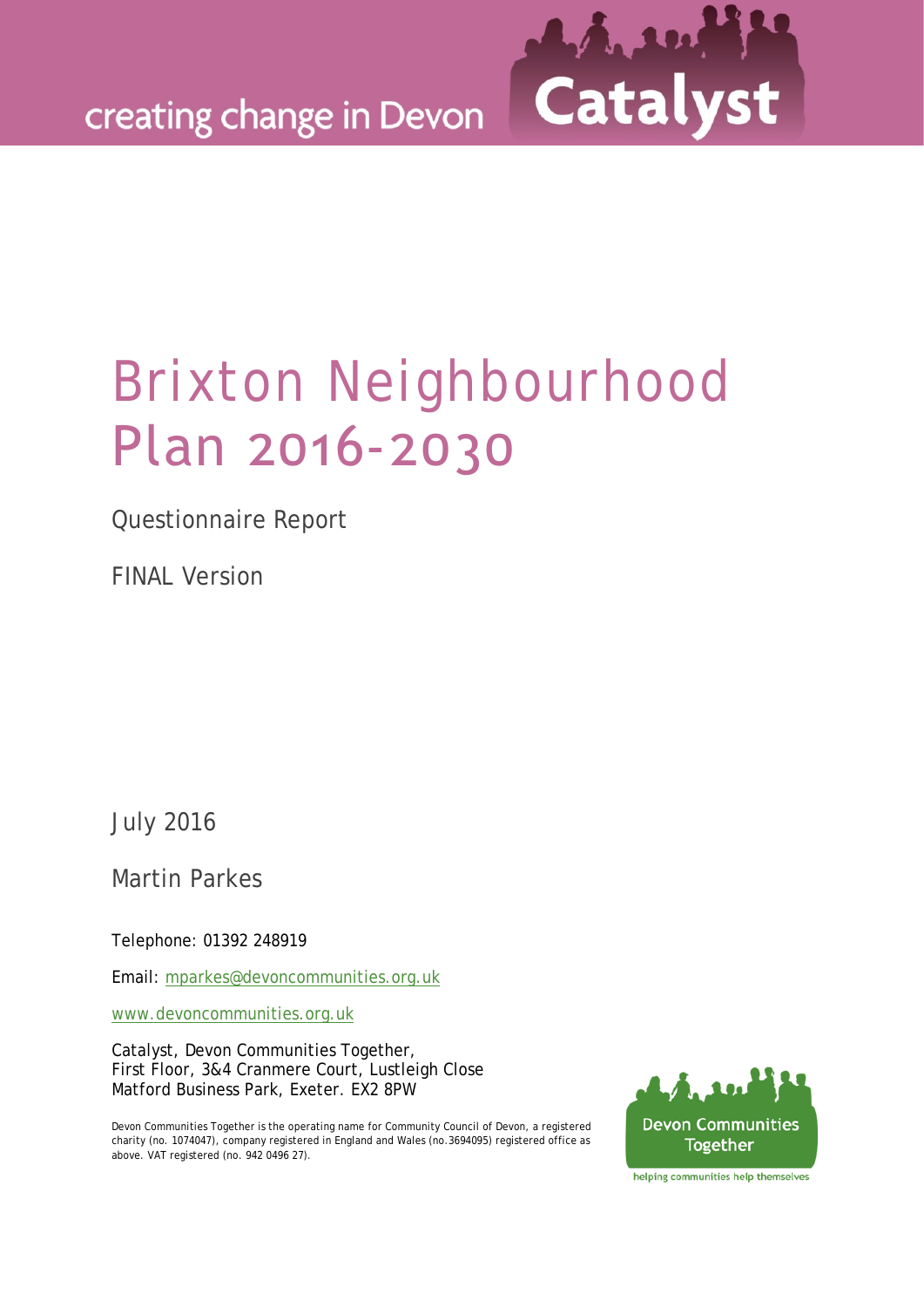# **THIS DOCUMENT IS AVAILABLE IN LARGE PRINT FORMAT UPON REQUEST.**

**PLEASE PHONE 01392 248919 TO REQUEST A COPY.**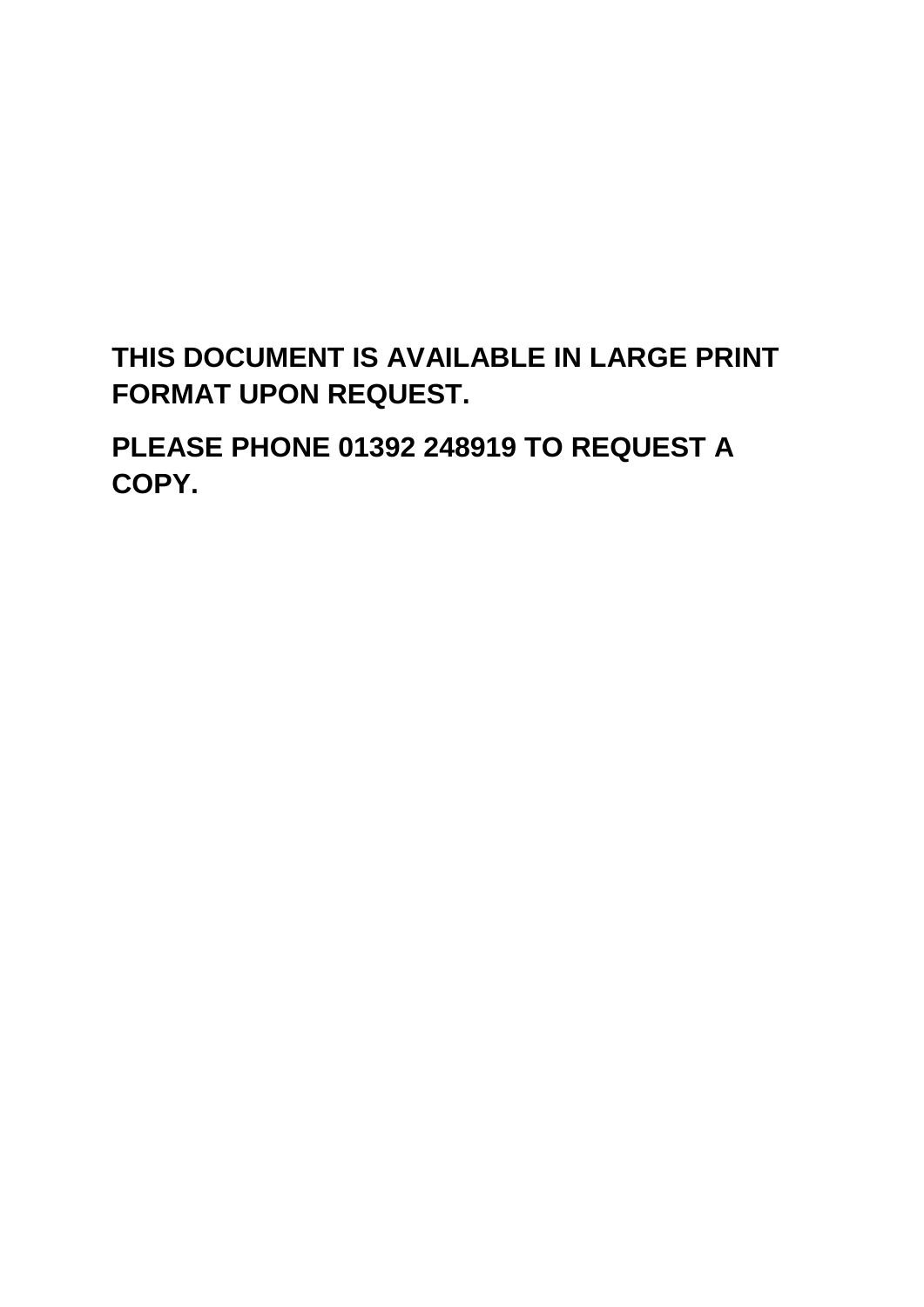# **Contents Page**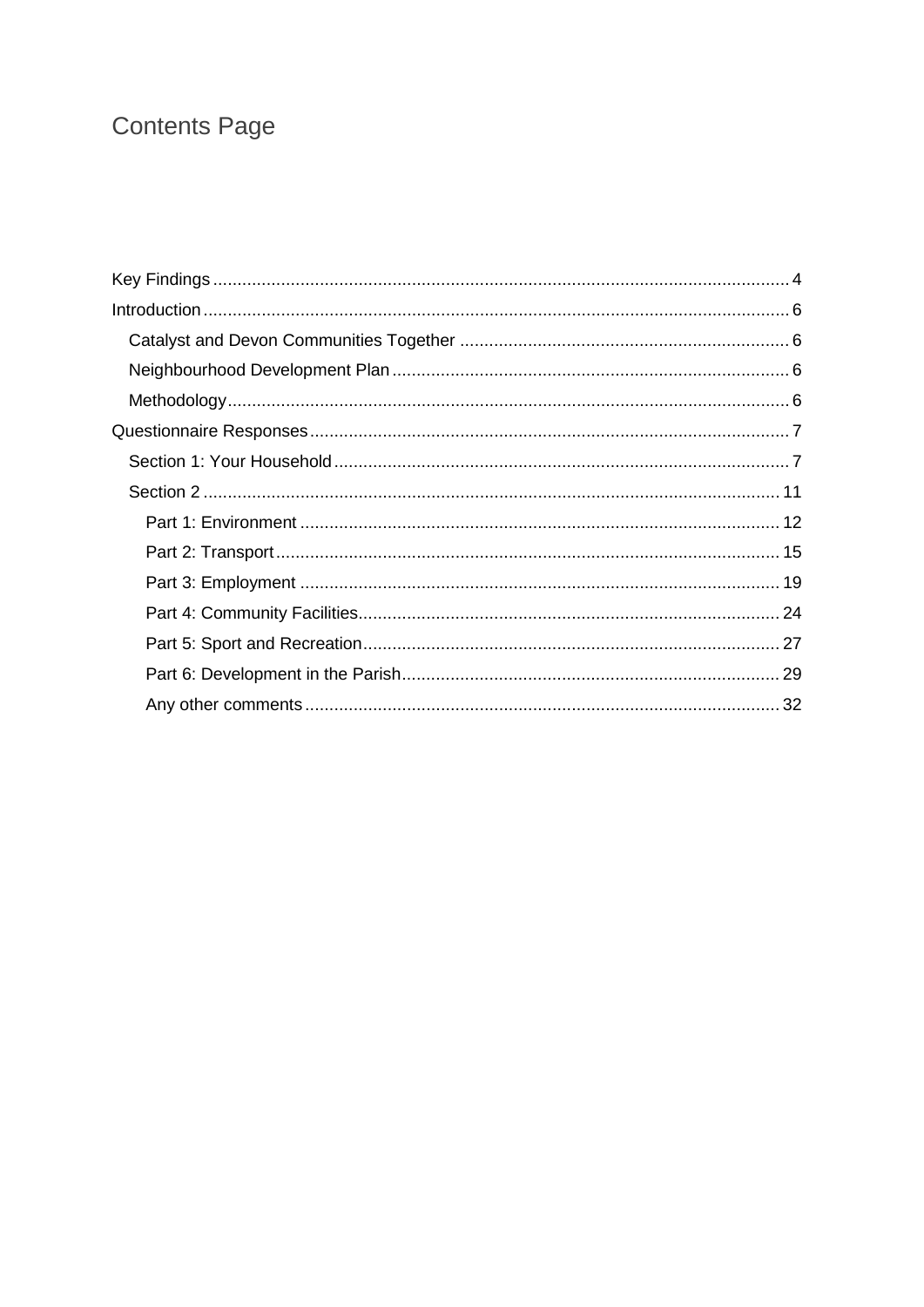# <span id="page-3-0"></span>Key Findings

- 1.1 The following table summarises the key findings from the Brixton Neighbourhood Plan Questionnaire. The key findings are listed alongside the question responses that provide the evidence to support the finding.
- 1.2 In total 272, residents responded to the questionnaire, on 142 forms, however these were generally older and more likely to be homeowners compared to the broader parish population.

|    | <b>Theme</b>                                                                                                                                                                | Evidence                                                                                             |
|----|-----------------------------------------------------------------------------------------------------------------------------------------------------------------------------|------------------------------------------------------------------------------------------------------|
|    | Environment                                                                                                                                                                 |                                                                                                      |
|    | A. The natural environment is important to<br>residents and should be conserved as<br>much as possible.                                                                     | Section 2 Question 1.1<br>Section 2 Question 6.1                                                     |
| В. | Those who manage the land have an<br>important role to play in conserving the<br>natural environment and should be<br>encouraged to do so.                                  | Section 2 Question 1.2<br>Section 2 Question 6.1                                                     |
|    | C. Development should not be encouraged<br>on greenfield sites.                                                                                                             | Section 2 Question 1.3<br>Section 2 Question 3.2<br>Section 2 Question 6.1                           |
|    | D. There is interest in developing a<br>community led renewable energy project.                                                                                             | Section 2 Question 1.5                                                                               |
| Е. | The Area of Outstanding Natural Beauty<br>designation is important to residents.                                                                                            | Section 2 Question 1.5<br>Section 2 Question 6.1<br>Section 2 Question 6.2                           |
|    | Leisure Activities and Transport                                                                                                                                            |                                                                                                      |
|    | F. Walking is a popular leisure activity and<br>residents are keen for existing pathways<br>to be better maintained.                                                        | Section 2 Question 2.7<br>Section 2 Question 4.2<br>Section 2 Question 4.3<br>Section 2 Question 5.1 |
|    | G. Residents would like a public swimming<br>pool within the parish                                                                                                         | Section 2 Question 4.6<br>Section 2 Question 5.2                                                     |
|    | H. Cycling is a popular leisure activity. More<br>people would be encouraged to cycle for<br>leisure, shopping, transport to work, etc.<br>if it were safer.                | Section 2 Question 2.4<br>Section 2 Question 2.6<br>Section 2 Question 5.2                           |
|    | <b>Employment and Economy</b>                                                                                                                                               |                                                                                                      |
| I. | Residents would like to encourage more<br>agricultural, horticultural and aquaculture<br>employment within the parish - although<br>these aren't currently large employers. | Section 2 Question 3.1<br>2011 Census                                                                |
| J. | Transport is seen as the key quality that<br>would encourage new businesses to<br>move to the parish.                                                                       | Section 2 Question 3.4                                                                               |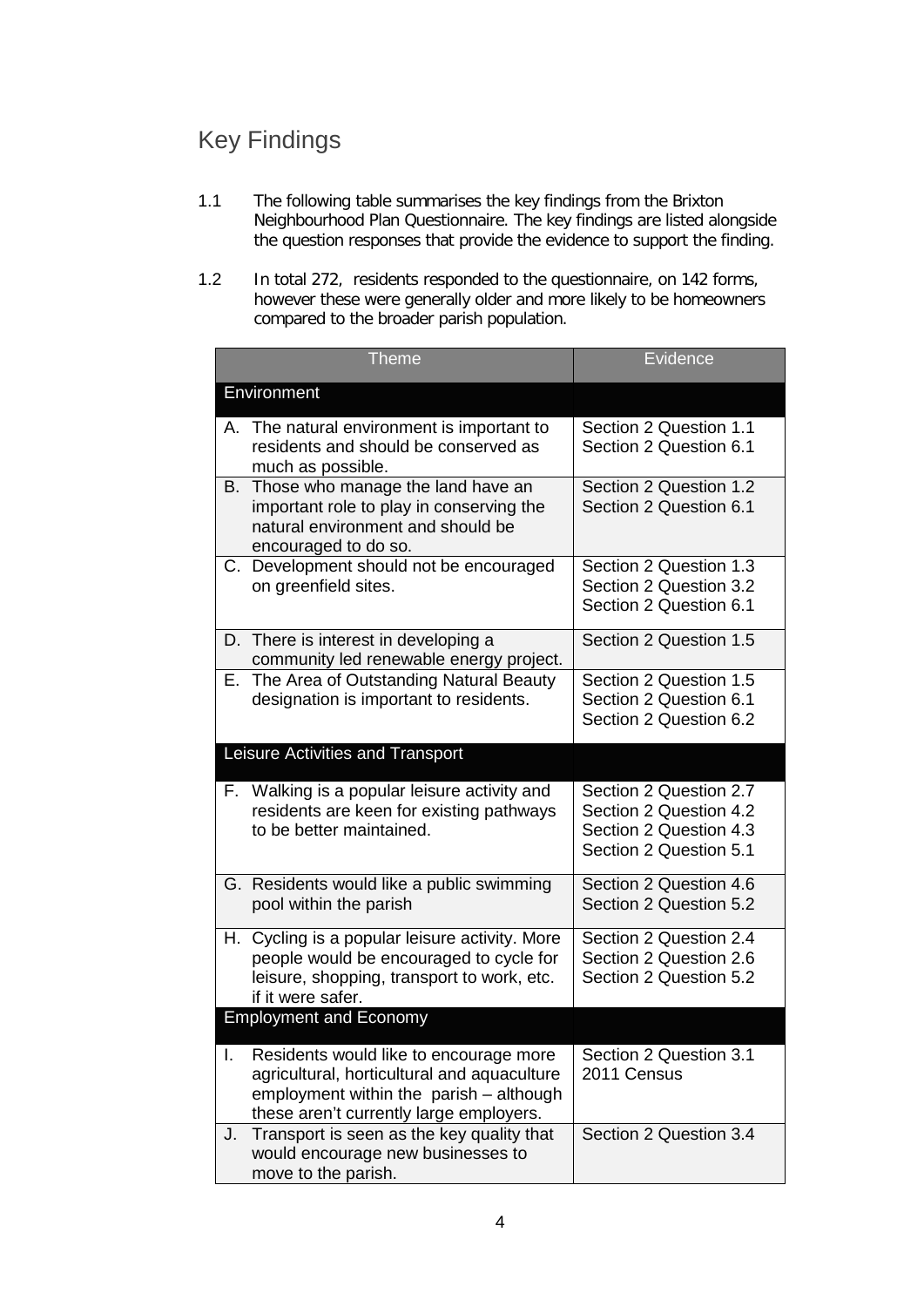| K. Residents thought it was important to be<br>able to shop for food and everyday items<br>within the parish. | Section 2 Question 4.4 |
|---------------------------------------------------------------------------------------------------------------|------------------------|
| Housing                                                                                                       |                        |
|                                                                                                               |                        |
| L. People are currently leaving the parish                                                                    | Section 1 Question 1.6 |
| primarily due to housing reasons.                                                                             |                        |
| M. Any further housing development should                                                                     | Section 2 Question 6.3 |
| be small scale, sensitively designed and                                                                      | Section 2 Question 6.6 |
| infill within the existing development                                                                        | Section 2 Question 6.7 |
| boundary.                                                                                                     |                        |
|                                                                                                               |                        |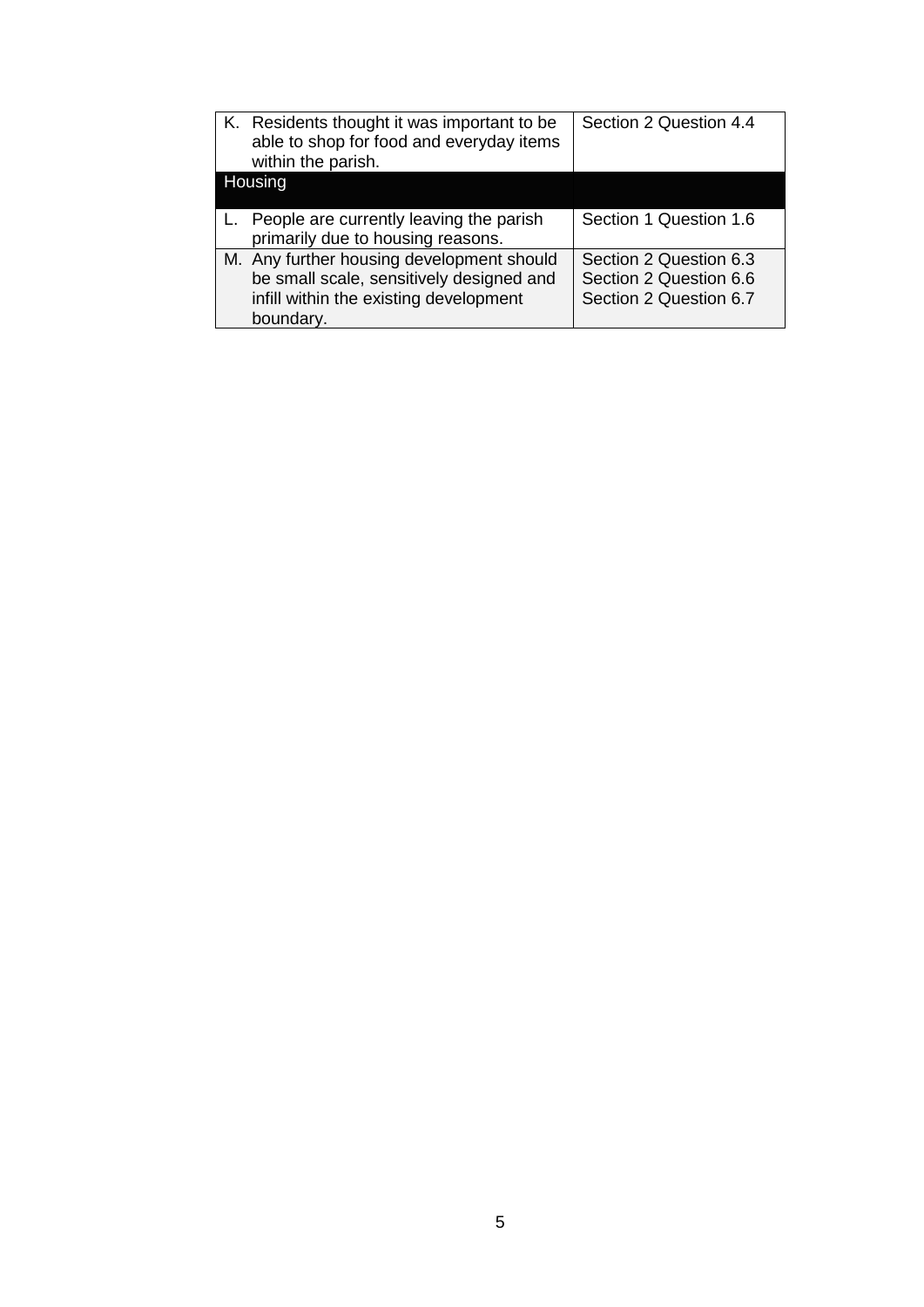# <span id="page-5-0"></span>**Introduction**

2.1 Brixton Parish Council is developing a Neighbourhood Development Plan. The creation of a Neighbourhood Plan requires that everybody within the area has opportunity to engage with the process. To support Brixton Parish Neighbourhood Planning Group with this process, they engaged the services of Catalyst.

# <span id="page-5-1"></span>**Catalyst and Devon Communities Together**

2.2 Catalyst is the in-house consultancy service provided by Devon Communities Together. Catalyst and Devon Communities Together have provided support to over 50 Town and Parish Councils, and neighbourhood plan groups working on Neighbourhood Plans across Devon.

# <span id="page-5-2"></span>**Neighbourhood Development Plan**

- 2.3 Neighbourhood planning is part of the Government's agenda to help local communities play a stronger role in the shaping of their area. For the first time, local people can create a plan that allows them to develop planning policies that reflect the priorities of their area and have real legal weight. The whole community then decides at a referendum whether the local authority should bring the plan into force. Neighbourhood Plans must focus on guiding development rather than stopping it and need to be in general conformity with national policy and local planning policies.
- 2.4 Further information about Neighbourhood Planning can be found on the following websites:

Make a plan, make a difference:<http://www.neighbourhoodplanning.org/>

## <span id="page-5-3"></span>**Methodology**

- 2.5 Key themes that needed to be consulted on were agreed by the Neighbourhood Plan Group and a draft survey was written. This draft was reviewed by Devon Communities Together and further modifications made. The final printed survey was delivered to every household within the parish and returned to collection points within the parish. The survey was also available online.
- 2.6 The survey took place during June 2016. The Neighbourhood Plan Group also had a stall at the village fete during this time to encourage residents to complete the survey.
- 2.7 The completed surveys were delivered to Devon Communities Together where the responses were digitised and this report created.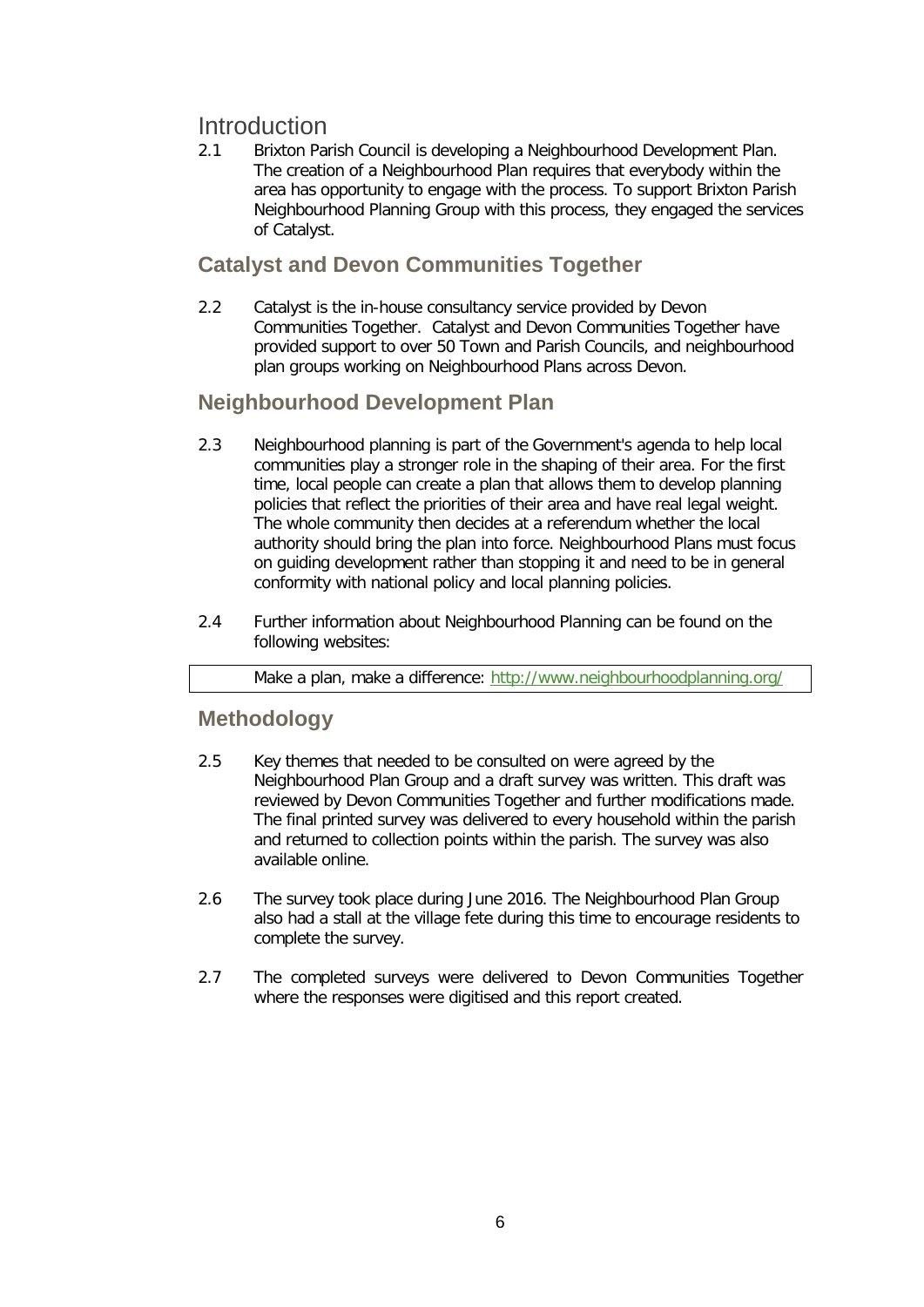# <span id="page-6-0"></span>Questionnaire Responses

3.1 The questionnaire was delivered to all households within the parish and was available online. 18 people completed the survey online, 254 completed the paper survey. The population of the parish [1](#page-6-2)715,<sup>1</sup> therefore 16% of residents took part in the consultation.

### <span id="page-6-1"></span>**Section 1: Your Household**

3.2 The first part of the questionnaire consisted of questions that could be responded to as a household.

**Question 1.1** asked if respondents had completed the housing needs survey from April 2016.



**FIGURE 1**

3.3 The results of the housing needs survey will be made publically available.

<span id="page-6-2"></span><sup>1</sup> 2011 Census -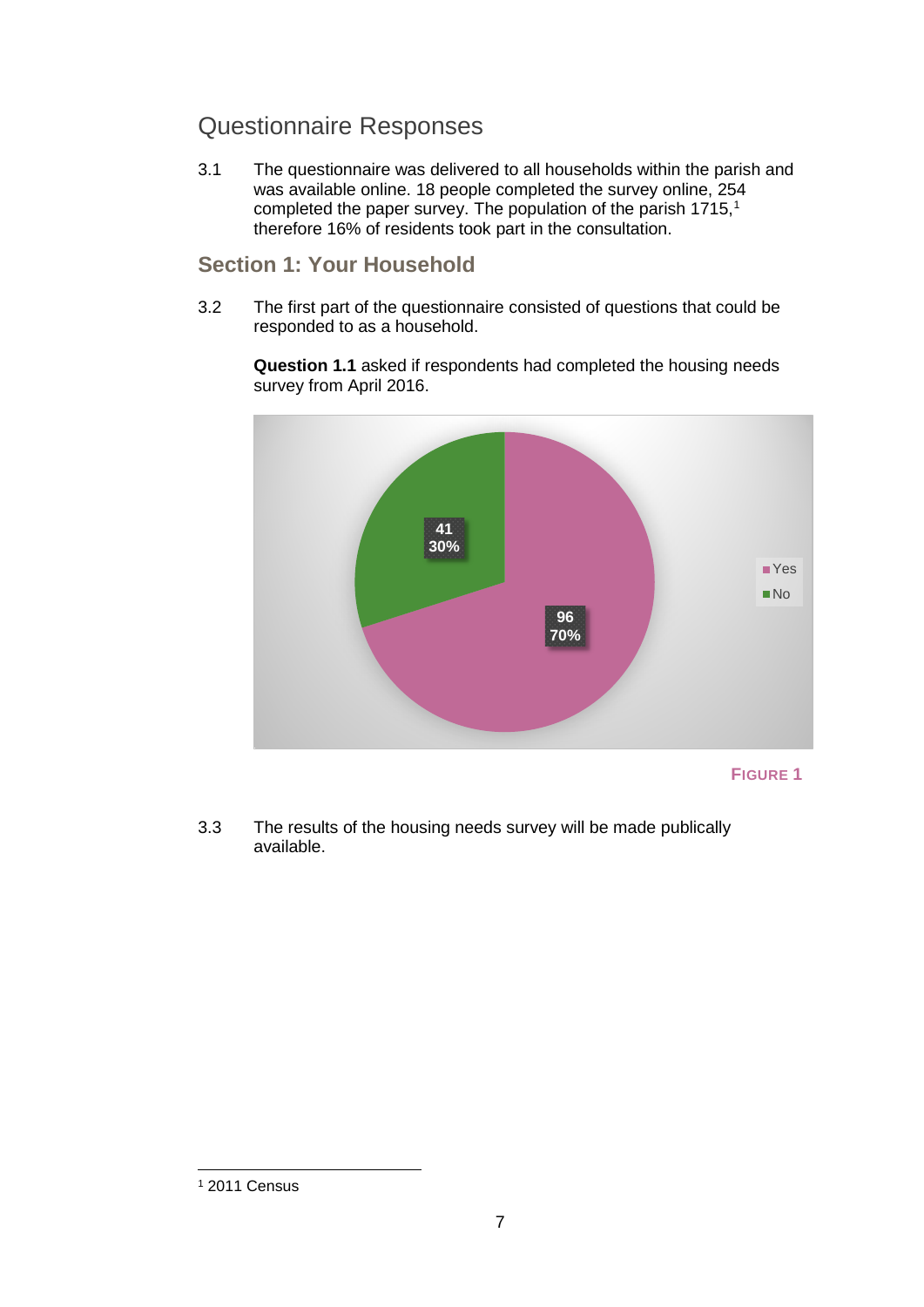3.4 **Question 1.2** asked respondents for their postcode, the following map plots those postcodes given.



**FIGURE 2**

- **36 77 9 15 5** 1 PERSON 2 PEOPLE 3 PEOPLE 4 PEOPLE 5 PEOPLE
- 3.5 **Question 1.3** asked for the number of people living within the household.

3.6 Given the low number of responses from households with 3 or more residents it suggests that very few families have responded to the survey. This is confirmed by the age profile of respondents discussed later in this report in relation to Section 2, Question 1.0.

**FIGURE 3**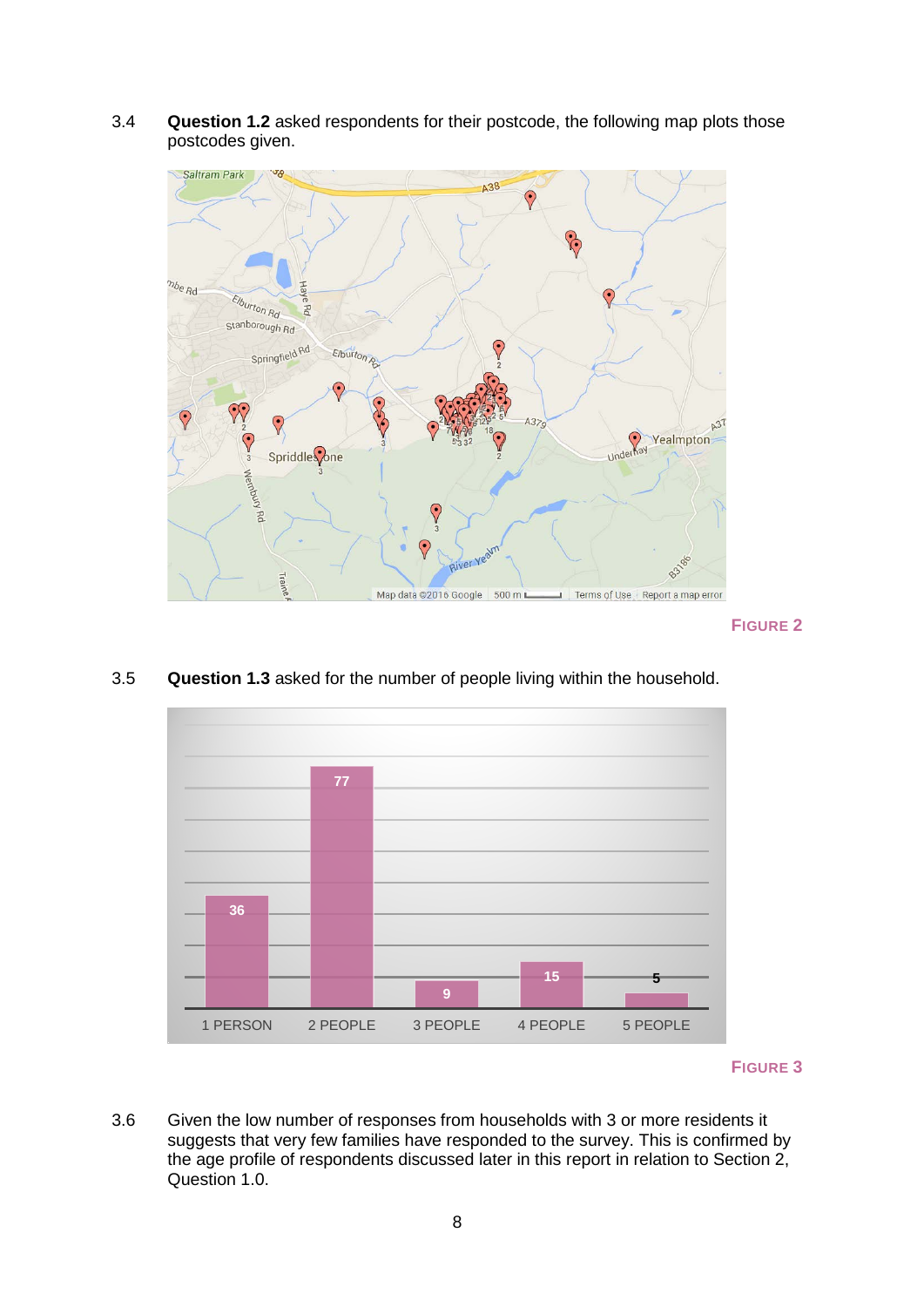#### 3.7 **Question 1.4** asked for the type of property.



#### **FIGURE 4**

- 3.8 4 of the 'other' comments were from people living within flats, which represents 3% of responding households. However 15% of properties within the parish are flats and therefore these residents seem to be under-represented within the survey.<sup>[2](#page-8-0)</sup>
- 3.9 **Question 1.5** asked what form of tenure the respondent had on their property. Within the following chart the bars are the representative percentages and the figures within the actual number of properties within that classification



#### **FIGURE 5**

3.10 86% of those who have responded to the survey currently own, with or without a mortgage, their property. Only 69%<sup>[3](#page-8-1)</sup> of residents within the parish are in this

-

<span id="page-8-0"></span><sup>2</sup> 2011 Census

<span id="page-8-1"></span><sup>3</sup> 2011 Census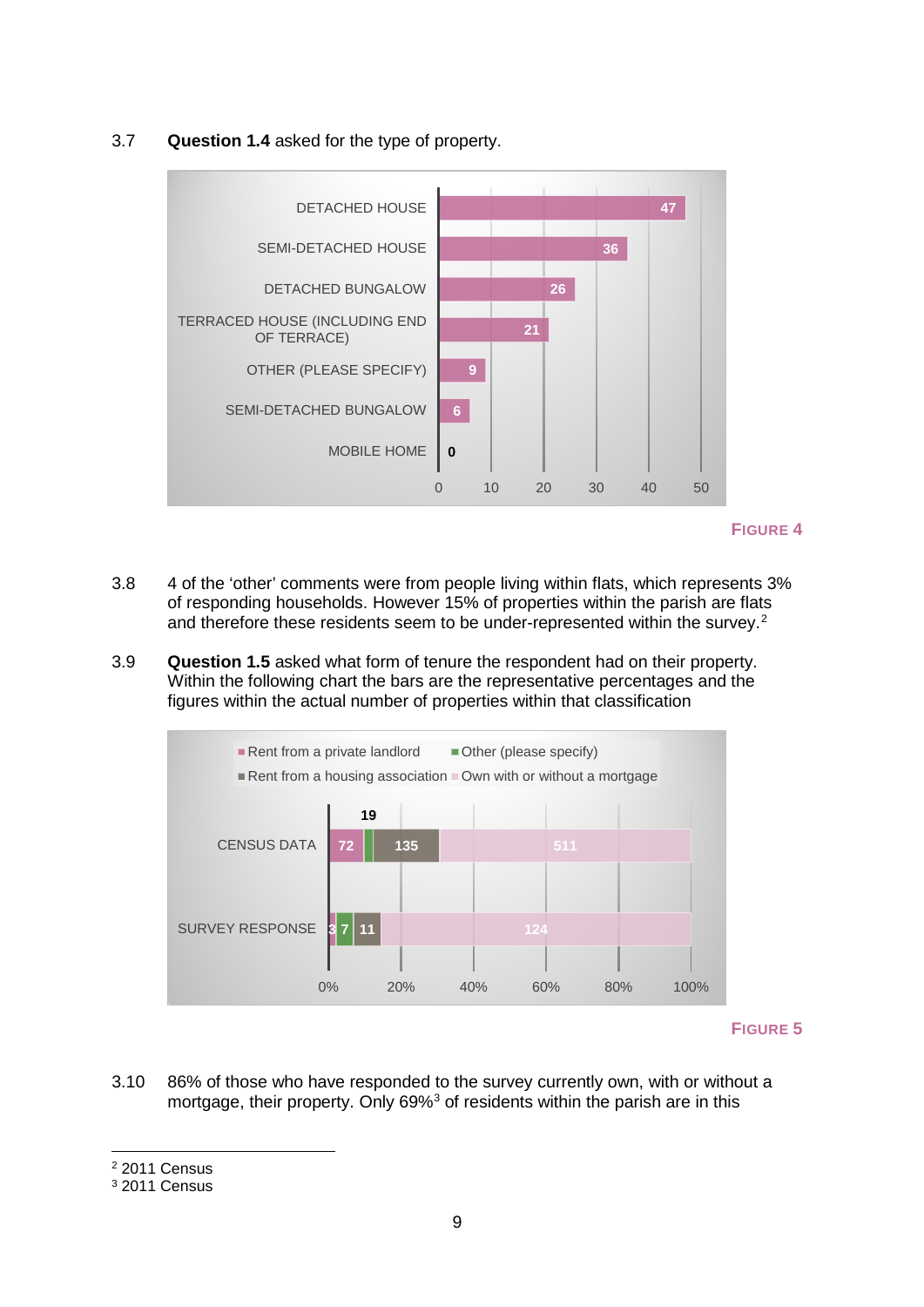situation and therefore those that rent their property have been underrepresented within the survey.

3.11 **Question 1.6** asked how many household members have left the parish in the last five years and why.



- 3.12 From the survey response 23 people have left the parish within the last 5 years. However the response rate was 16% of the a crude calculations suggests that maybe 63 people across the parish have left for housing reasons in total, 44 have left for employment and 31 for education.
- <span id="page-9-0"></span>3.13 **Question 1.7** followed this by asking how many of those that had left whether they would like to return within the next 5 years. In total 40 people were hoping to return to the parish in the next five years.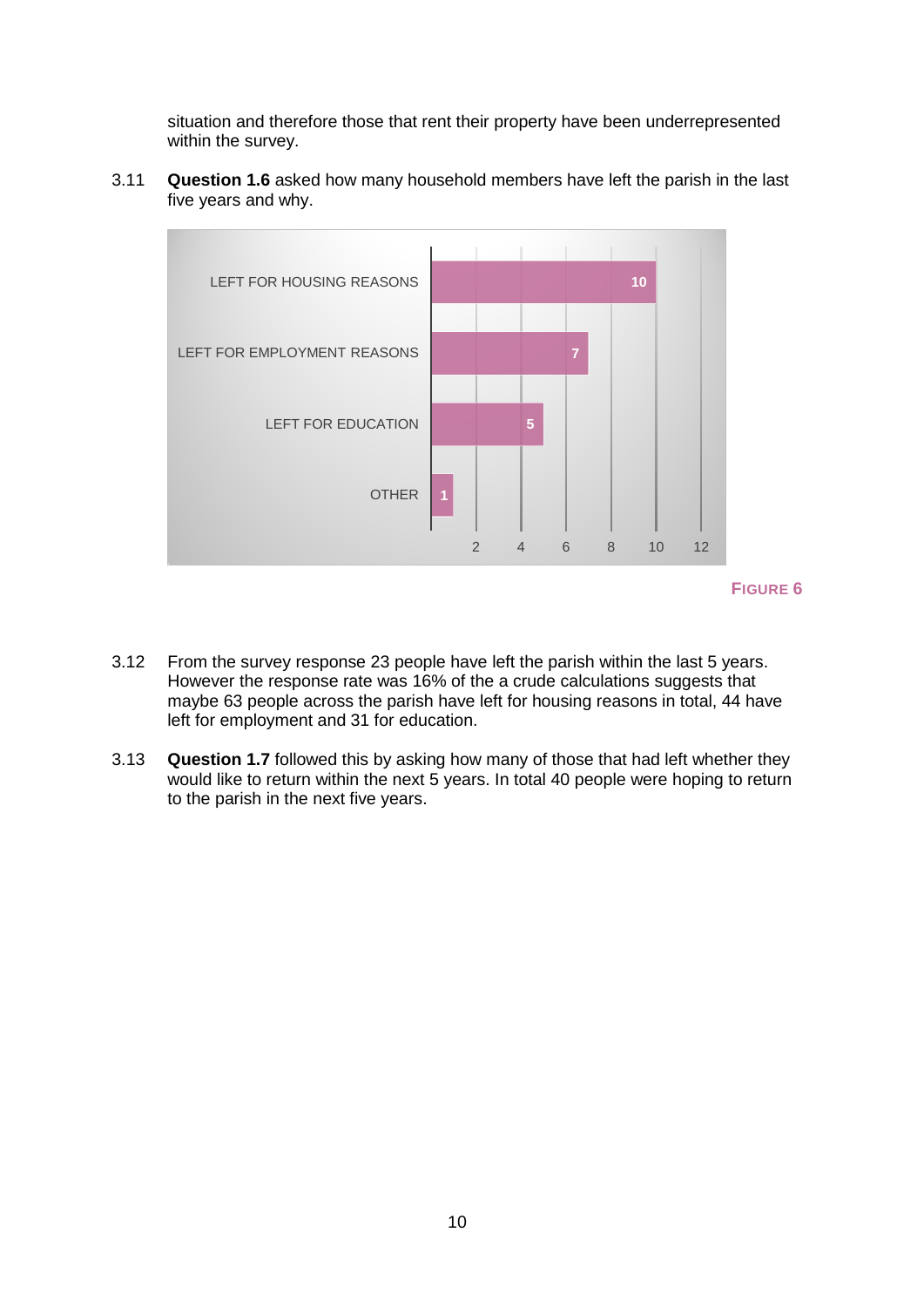# **Section 2**

3.14 Section 2 mostly contained questions that individuals within a household could respond to. The first question, **Question 1.0,** asked for people's age bracket.



#### **FIGURE 7**

<span id="page-10-0"></span>3.15 47% of respondents are 65 or older, whereas 21.4% of the population are over 65. Similarly, 16% of respondents are under the age of 40, whereas 41% of the parish population are under the age of 40.[4](#page-10-1) There is therefore a bias in the responses towards the opinion of older residents. Where the opinion of older people differs significantly from younger residents this has been highlighted.

<span id="page-10-1"></span><sup>4</sup> 2011 Census -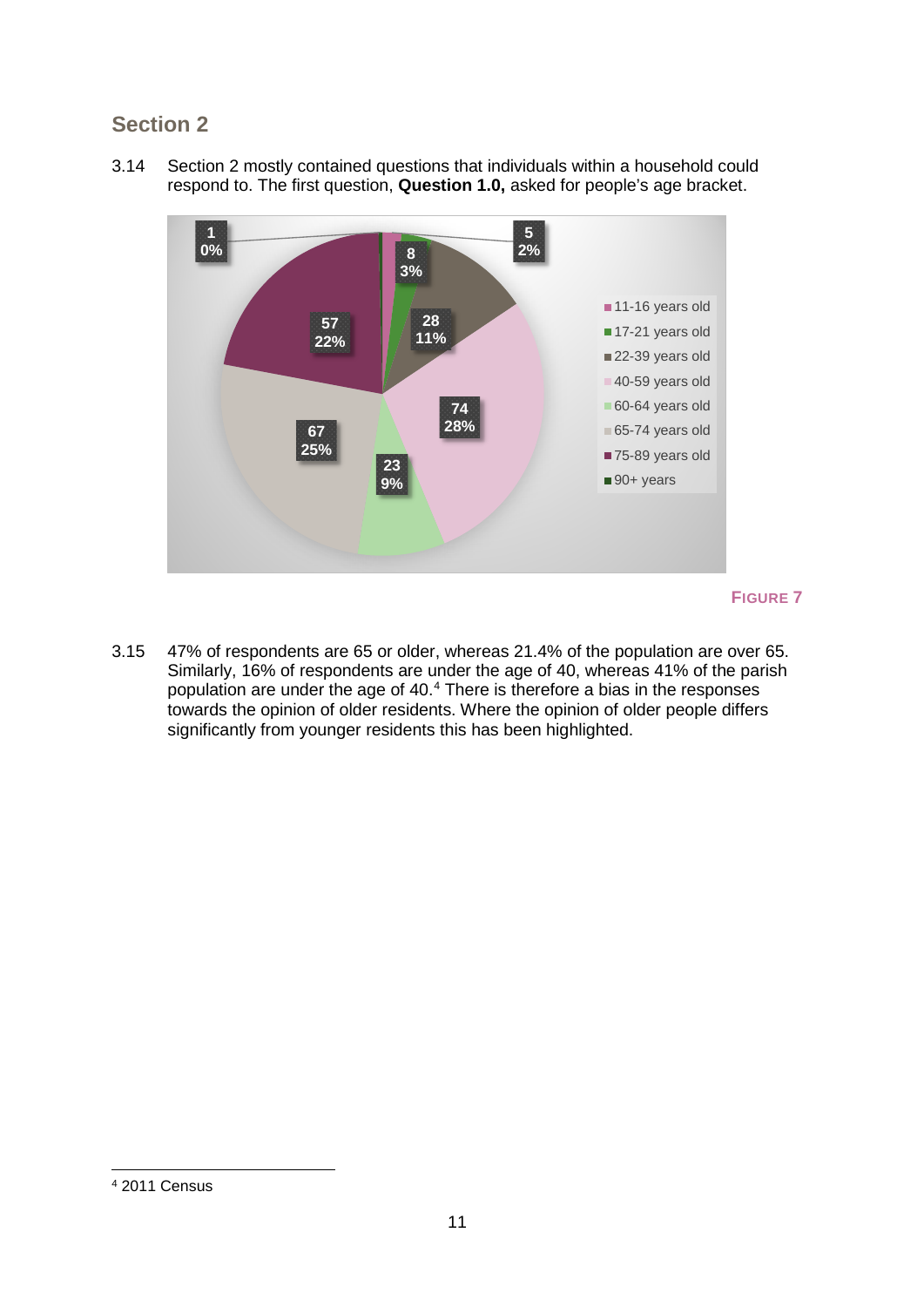#### **Part 1: Environment**

**Question 1.1** in this section asked about what respondents considered the most important environmental features.



- 3.16 Each residents could choose up to three option. By far the most common was 'Rural setting/landscape' chosen by 79% of all those answering this question. No other feature was chosen by over 50% of those answering this question.
- 3.17 The built environment is also significantly less important than the natural environment to residents with only 14% choosing the village centre and 4% choosing historic buildings.
- 3.18 Many of the people who chose 'other' made a comment such as 'all the above'.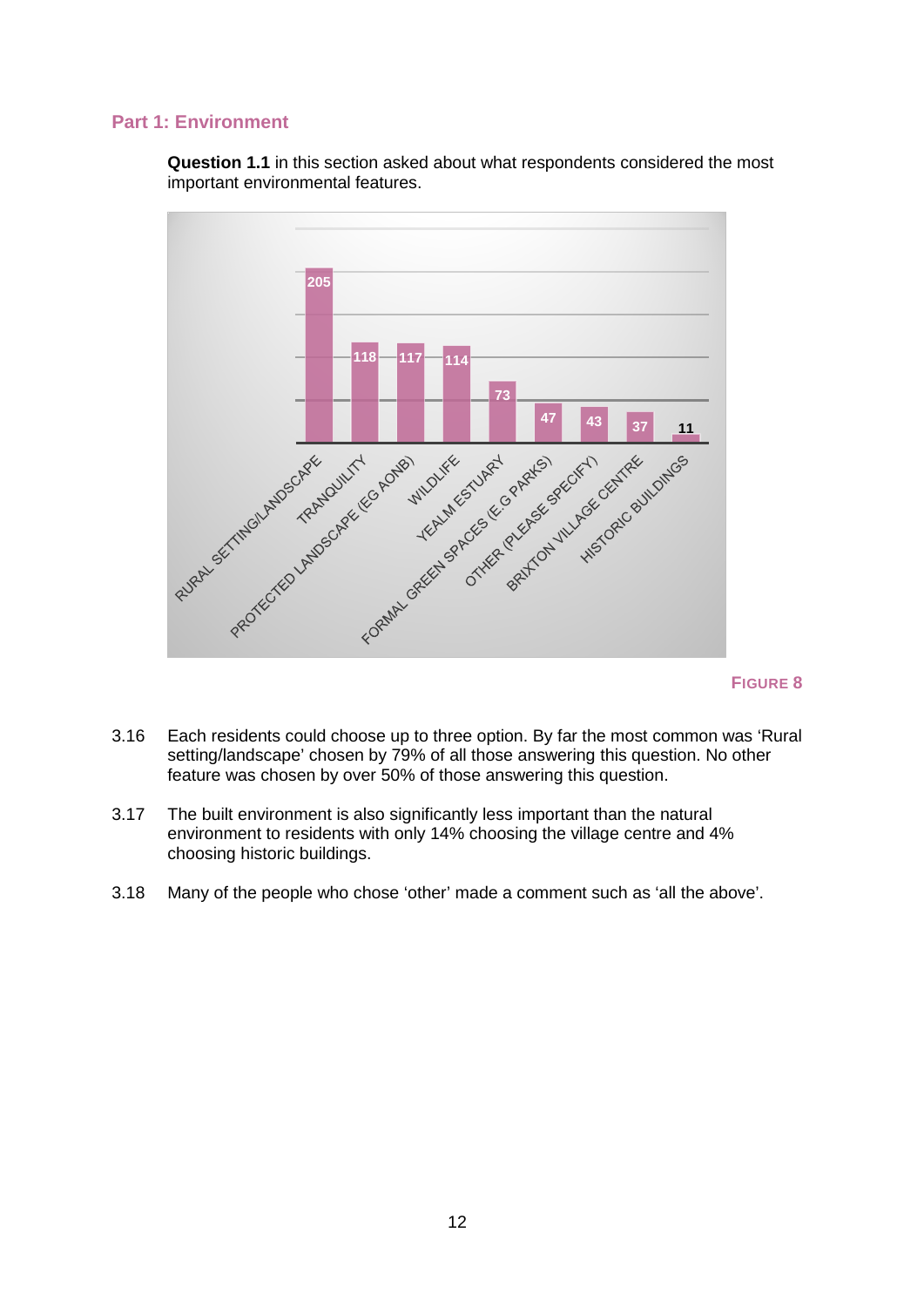3.19 **Question 1.2** asked respondents which of the following they thought would protect and enhance the environment of the parish.



**FIGURE 9**

- 3.20 **Question 1.3** asked for suggestions about how the parish could be more wildlife friendly. This question was open-ended and 82 residents wrote a response.
- 3.21 The most common comment was about restricting development, particularly on greenfield sites. There were many comments regarding encouraging more wildflower meadows and hedgerows, and reducing the amount of cutting of these areas.
- 3.22 Furthermore planting of wildflower areas and encouraging more bird and bat boxes, and habitats particularly for hedgehogs were mentioned. Overall increasing awareness and education about the natural environment was also thought to be helpful.
- 3.23 Finally traffic, particularly speed and size of vehicles using narrow lanes, and litter were areas commented on.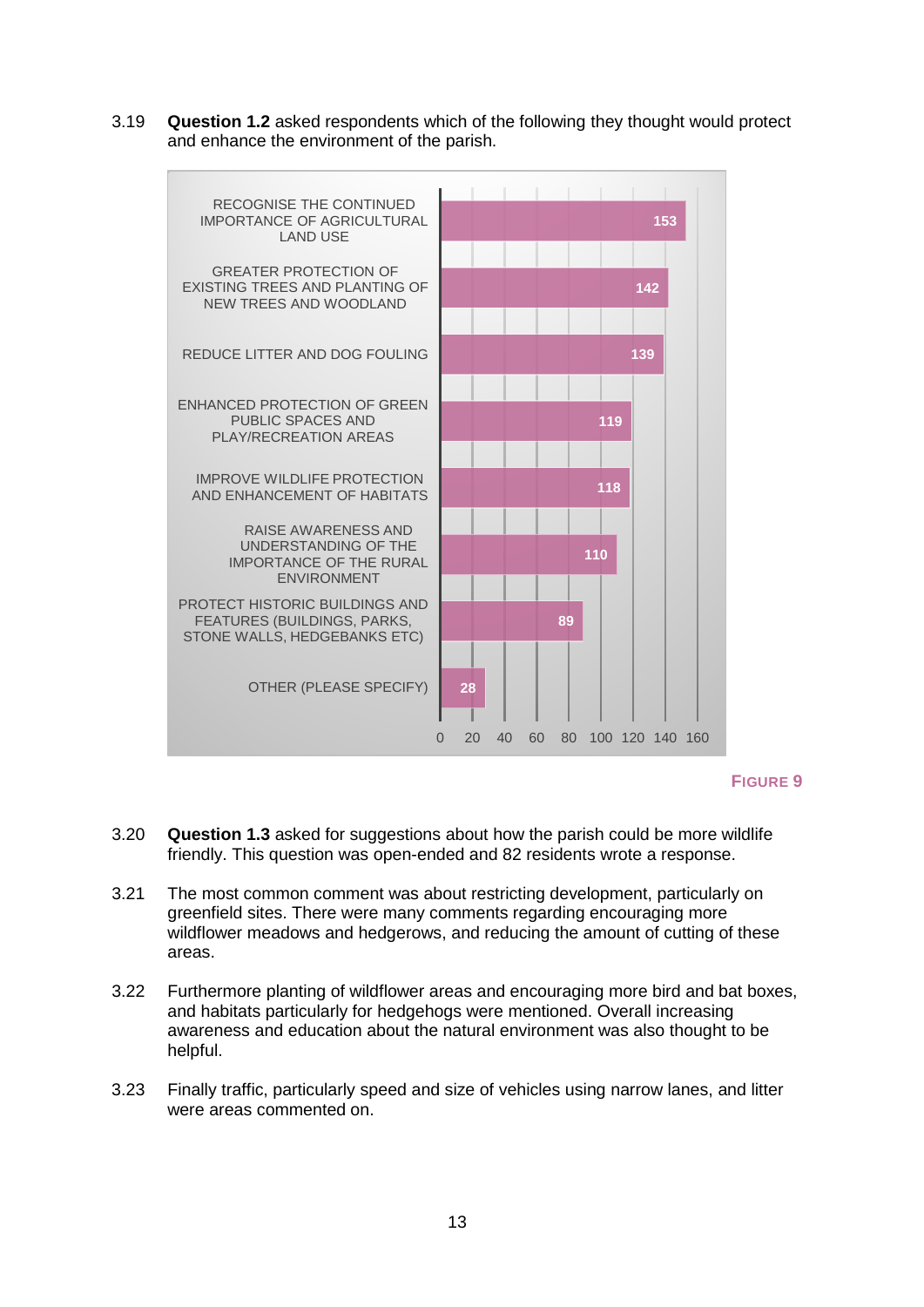- 3.24 **Question 1.4** asked for suggestions about how the community could reduce waste and improve recycling. Again this was an open-ended question and 96 residents commented.
- 3.25 By far the most common response to this was regarding the recycling of glass and bottles, whether by the introduction of household collection or locating a bottle bank within the parish. There were a number of comments related to a general recycling collection point within the parish to make it more convenient for residents.
- 3.26 The other common theme was to allow Brixton residents to use the recycling facilities as Chelson Meadow.
- 3.27 **Question 1.5** asked what would you like to see done to help improve energy saving and reduce carbon emissions.



**FIGURE 10**

- 3.28 The two common 'other' comments were about:
	- Improving public transport
	- Encouraging the use of solar energy on buildings, but not on agricultural land
- <span id="page-13-0"></span>3.29 120 residents have expressed an interest in encouraging community led renewable energy projects. This may be something that the Neighbourhood Plan could support and it may be useful to see if the responses to this survey reflect a commitment to exploring the viability of a local project.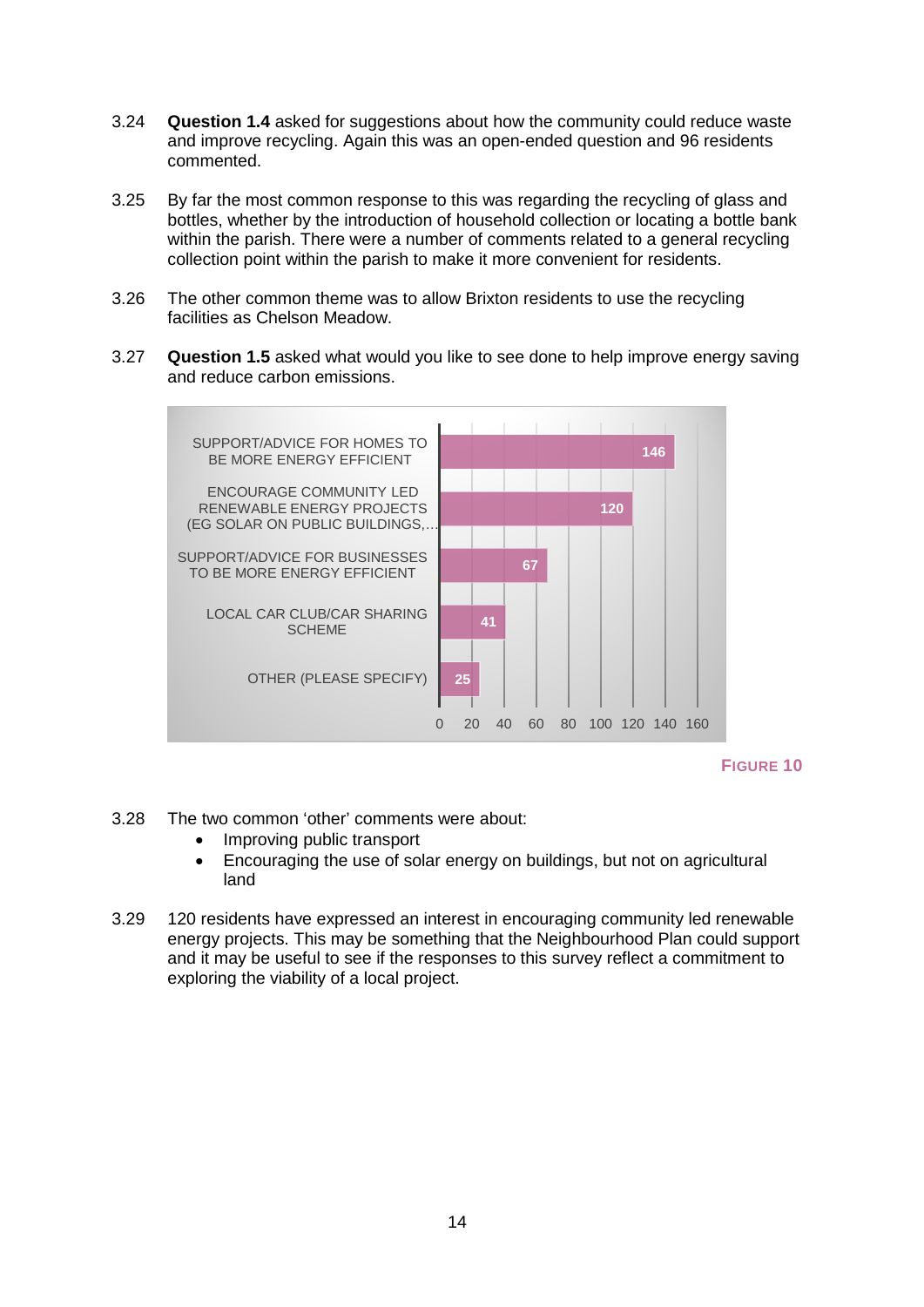#### **Part 2: Transport**





**FIGURE 11**

3.31 The following table compares the survey response for car ownership with responses to the Census for the parish. Devon as a whole and England.<sup>[5](#page-14-0)</sup>

|              | Survey | <b>Brixton</b><br>parish<br>(Census) | Devon | England |
|--------------|--------|--------------------------------------|-------|---------|
| No cars      | 21%    | 9%                                   | 17%   | 26%     |
| One car      | 69%    | 45%                                  | 44%   | 42%     |
| Two car      | 8%     | 34%                                  | 29%   | 25%     |
| Three car    | 2%     | 9%                                   | 7%    | 5%      |
| Four car+    | 0%     | 3%                                   | 3%    | 2%      |
| <b>TABLE</b> |        |                                      |       |         |

- 3.32 Given the majority of respondents were over 65, these are the households most likely to have one car or none. Therefore the discrepancy between the survey response and Census response is not surprising. For reference the information from the Census provides a more accurate picture of car ownership within the parish.
- 3.33 **Question 2.2** asked where the household's vehicles are normally parked. 30% are parked in a garage or carport, 58% are parked off the road on a drive or parking area and 12% are parked on the road.

<span id="page-14-0"></span><sup>5</sup> Census 2011 -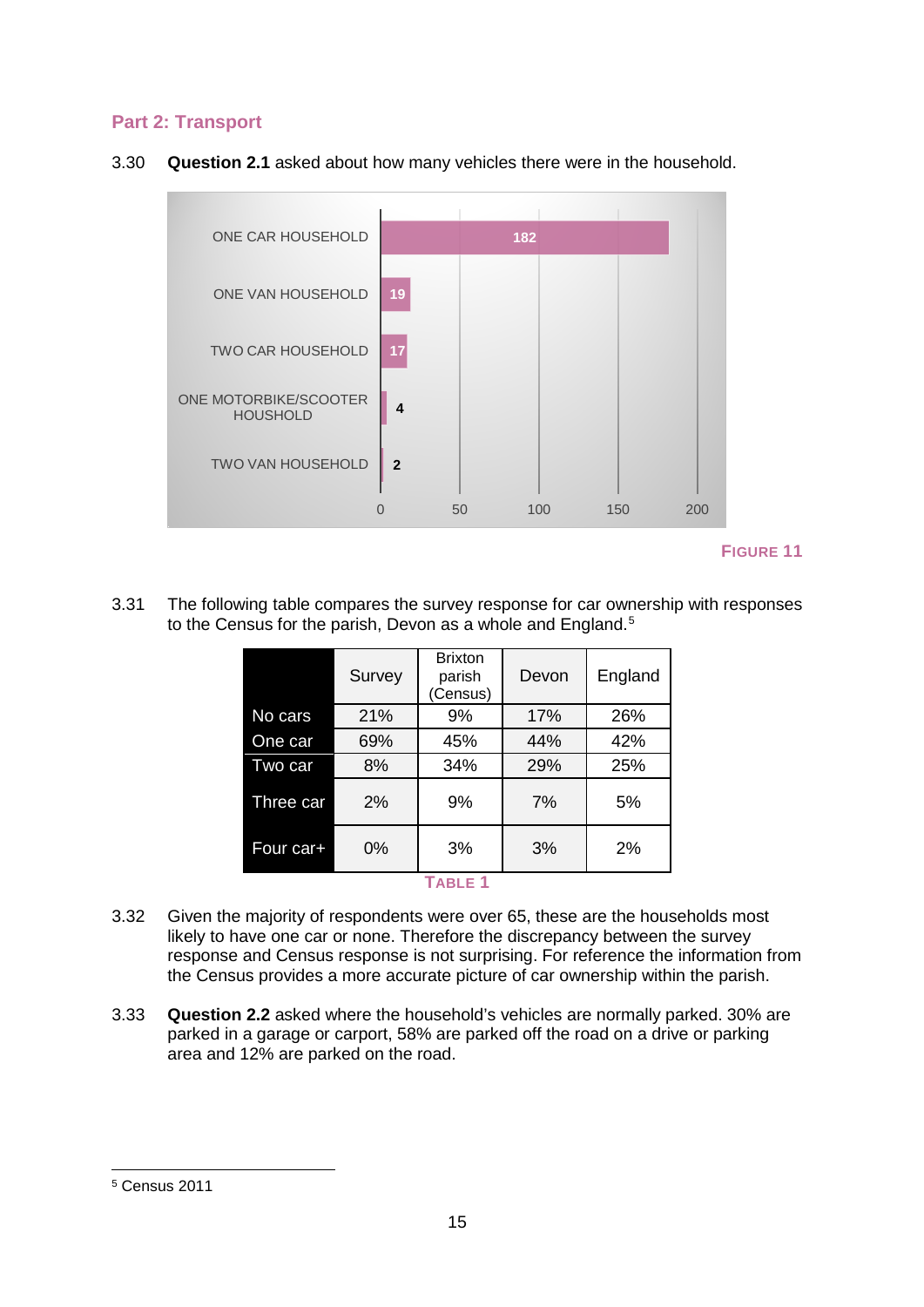#### 3.34 **Question 2.3** asked what do you use your main vehicle for.



**FIGURE 12**

3.35 The age disparity has affected the overall response. As most people who responded are over 65 they are likely to be retired and therefore most likely to use their vehicle for leisure and shopping rather than transport to work, for work or to take children to school. The difference can be seen in the following graph.



- 3.36 Furthermore the question only related to the 'main' vehicle. This is open to interpretation and it is possible residents might use a secondary vehicle for usage such as transporting children to school/college.
- 3.37 **Question 2.4** asked if respondents had a bicycle what they used it for. 88% of those that do cycle, do so for leisure and exercise. Very few people, less than 10%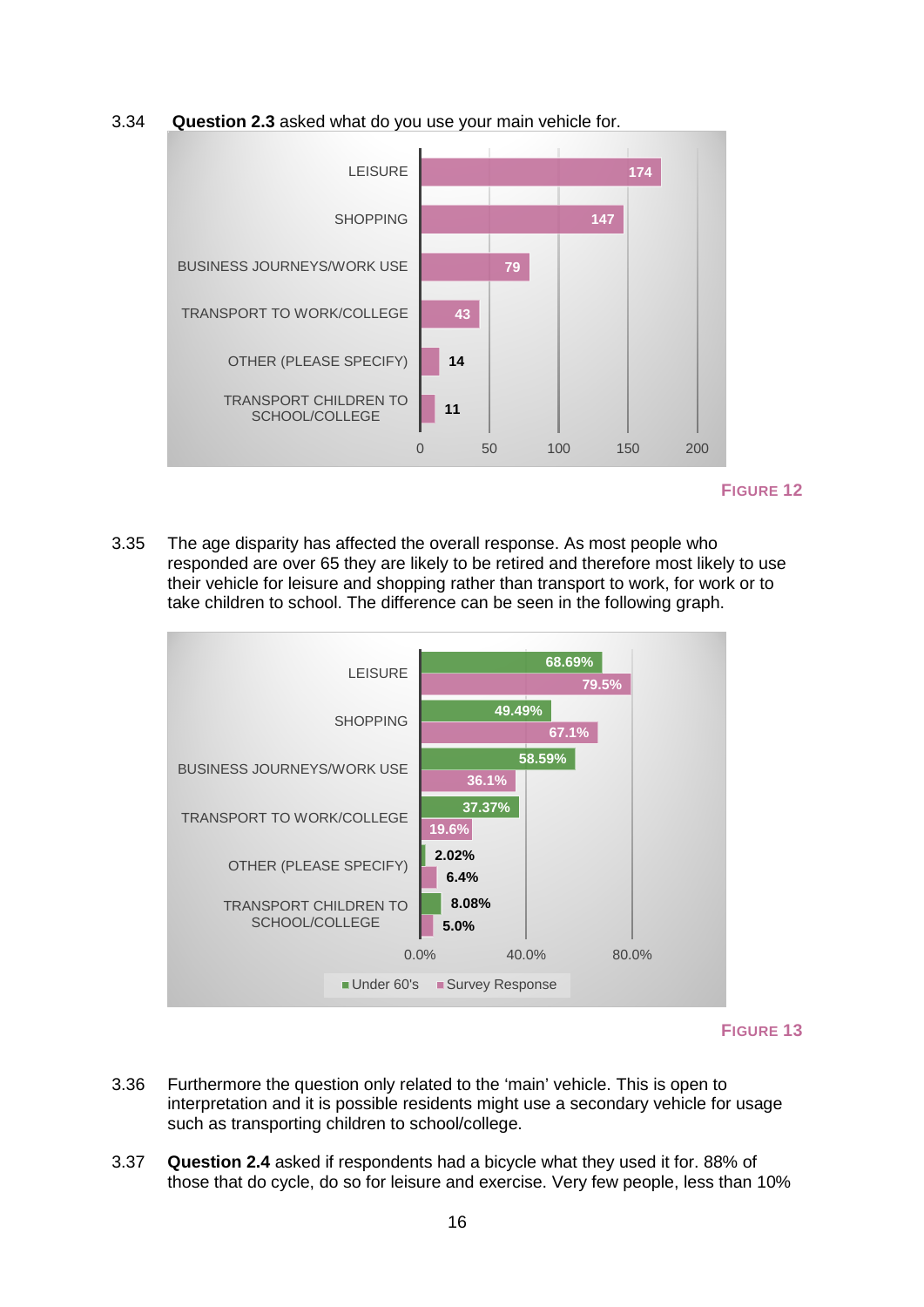of those who answered this question cycle for any other reason. Within the comments most related to feeling unsafe on local roads and the lack of cycle paths.

3.38 179 (66%) of respondents did not answer this question. However, again the age disparity of respondents impacts on the overall picture. 57% of respondents under 60 do cycle, primarily for leisure.



3.39 **Question 2.5** asked where residents would like better cycle access to.

- **FIGURE 14**
- 3.40 Access to Sherford is less of a preference than access to Plymouth and the South Hams more generally, but Sherford is not yet built.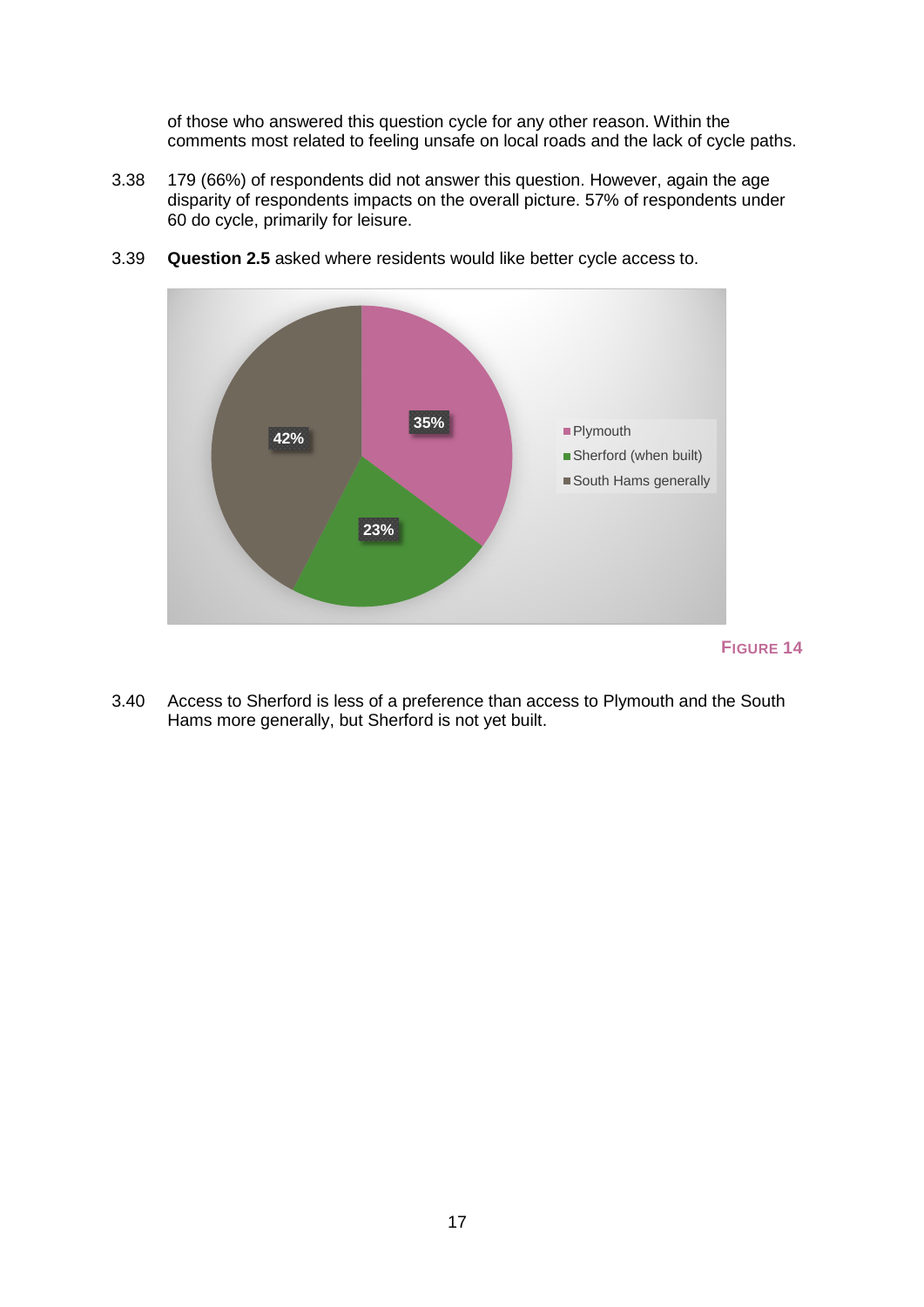3.41 **Question 2.6** asked if better and safer cycle access was developed if residents would be more likely to use their bicycle. 125 (46%) respondents answered this question compared to 93 who said they already do cycle within the parish, representing almost a third more people at least considering cycling. The table below the number of people who currently cycle for different activities compared to those who would if it were safer.



**FIGURE 15**

- 3.42 **Question 2.7** asked respondents if they walked regularly. 91% of those answering this question walk for leisure and 21% walk for shopping. 16% of respondents didn't answer this question.
- 3.43 **Question 2.8** asked about what improvements residents would like to road safety.



**FIGURE 16**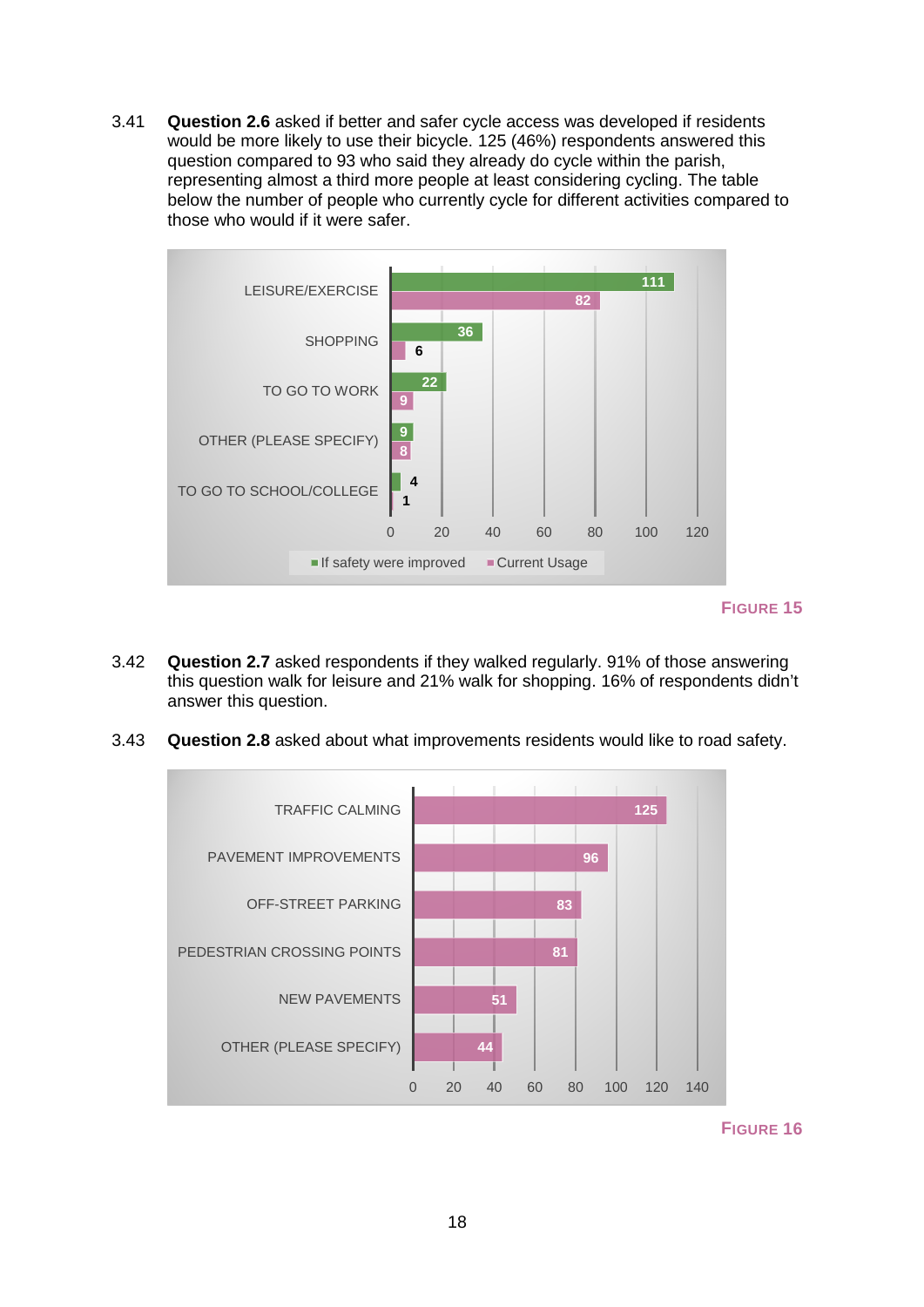- 3.44 Many of the 'other' comments reflected options that were given in the question, for example they were specific forms of traffic calming, or where pavements could be improved. The two specific alternatives given were the introduction of speed cameras and reducing the on-street parking and parking on the pavement.
- 3.45 **Question 2.9** asked where these improvements are needed. 109 comments were made. The full list of these for consideration of the Neighbourhood Plan group are included in Appendix A.

#### <span id="page-18-0"></span>**Part 3: Employment**

3.46 The first question in this section, **Question 3.1**, asked what sort of employment should be encouraged within the parish.



**FIGURE 17**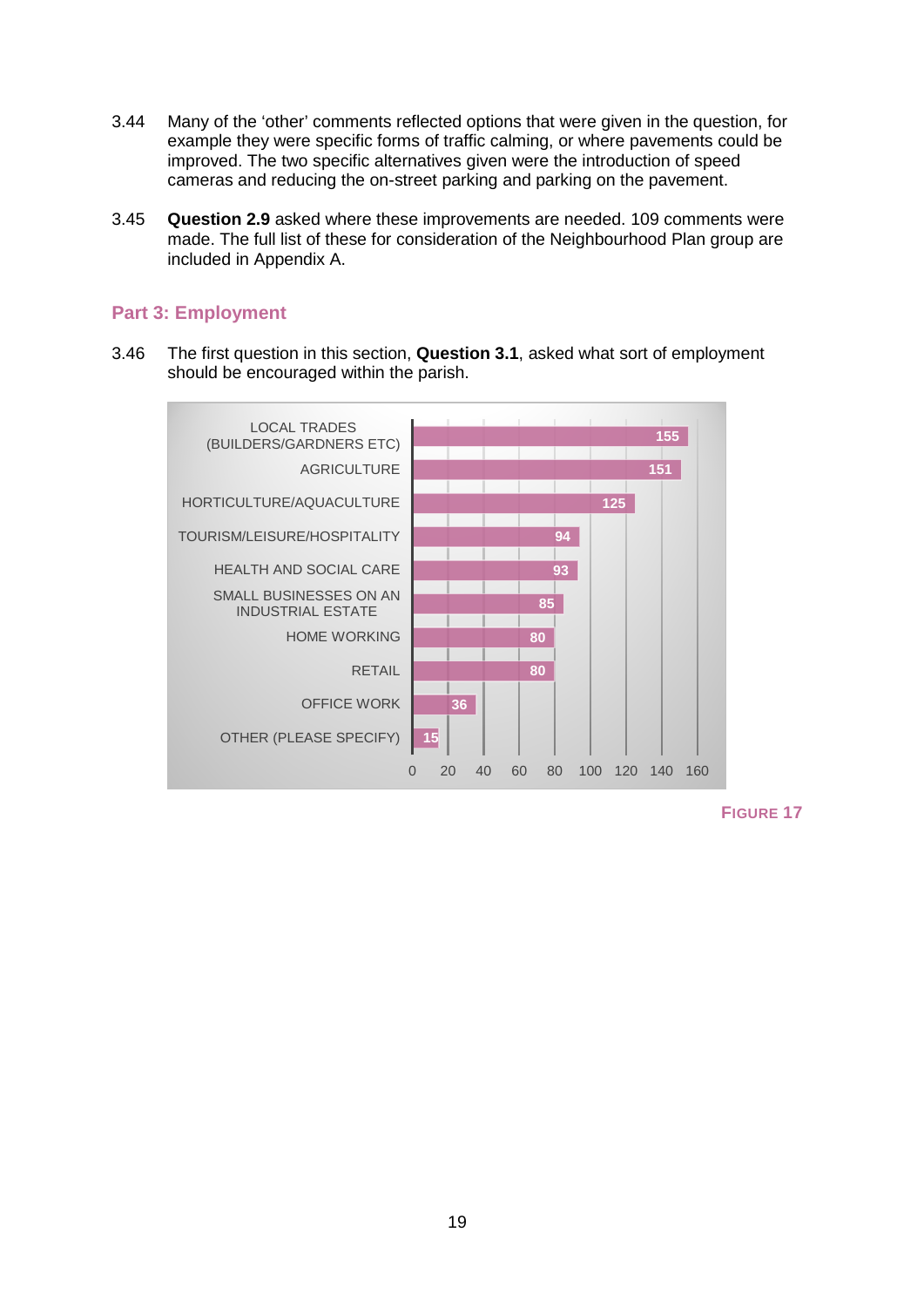3.47 Currently the largest employment sectors within the parish are retail, health and social work, and education.<sup>[6](#page-19-0)</sup> Currently those in employment within the parish are within the following categories from the census.

| Wholesale and retail trade;      |                |
|----------------------------------|----------------|
| repair of motor vehicles         | 121            |
| and motor cycles                 |                |
| Human health and social          | 113            |
| work activities                  |                |
| Education                        | 85             |
| <b>Public administration and</b> |                |
| defence; compulsory social       | 74             |
| security                         |                |
| Manufacturing                    | 71             |
| Professional, scientific and     | 67             |
| technical activities             |                |
| Construction                     | 54             |
| Other                            | 37             |
| Administrative and support       | 36             |
| service activities               |                |
| Accommodation and food           | 35             |
| service activities               |                |
| Transport and storage            | 26             |
| Information and                  | 25             |
| communication                    |                |
| <b>Financial and insurance</b>   | 22             |
| activities                       |                |
| Agriculture, forestry and        | 19             |
| fishing                          |                |
| Real estate activities           | 15             |
| Electricity, gas, steam and      | 5              |
| air conditioning supply          |                |
| Water supply; sewerage,          |                |
| waste management and             | 4              |
| remediation activities           |                |
| Mining and quarrying             | $\overline{2}$ |
|                                  |                |

**TABLE 2**

<span id="page-19-0"></span><sup>6</sup> 2011 Census -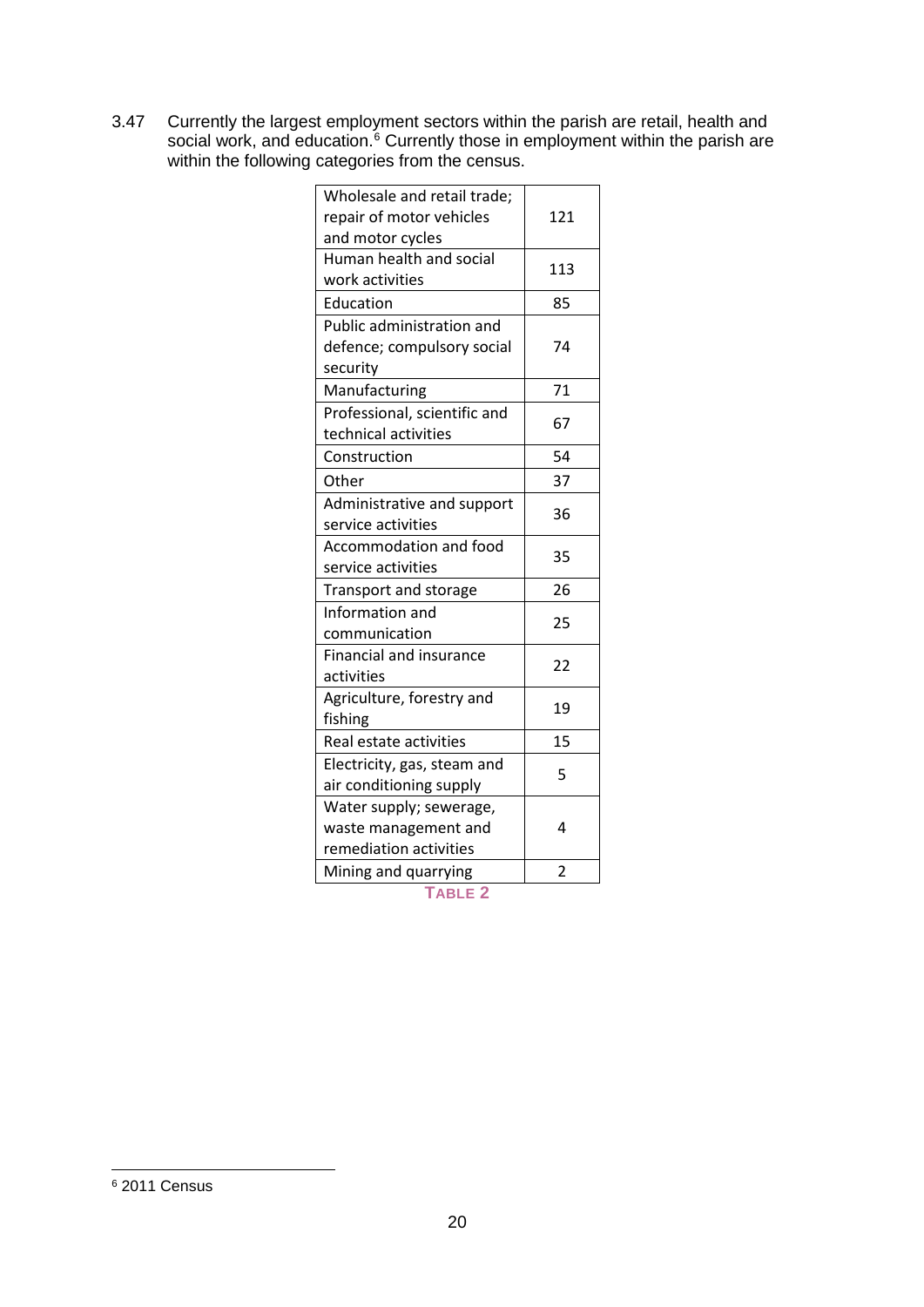3.48 Of course many of those in employment do not work within the parish. Information about how far people travel to work is not available on a per-parish basis, the smallest denominator being the Middle Layer Super Output area used by the Office for National Statistics. For the area which included Brixton, and also includes Wembury and Newton Ferrers and surrounding areas, the following table shows the average commute.

| Less than 2km          | 155 |
|------------------------|-----|
| 2km to less than 5km   | 238 |
| 5km to less than 10km  | 303 |
| 10km to less than 20km | 201 |
| 20km to less than 30km | 30  |
| 30km to less than 40km | 26  |
| 40km to less than 60km | 12  |
| 60km and over          | 89  |
| TARI F 3               |     |

3.49 **Question 3.2** asked what sort of site would be preferable for employment development.



**FIGURE 18**

3.50 Most of the 'other' comments were about protecting greenfield sites.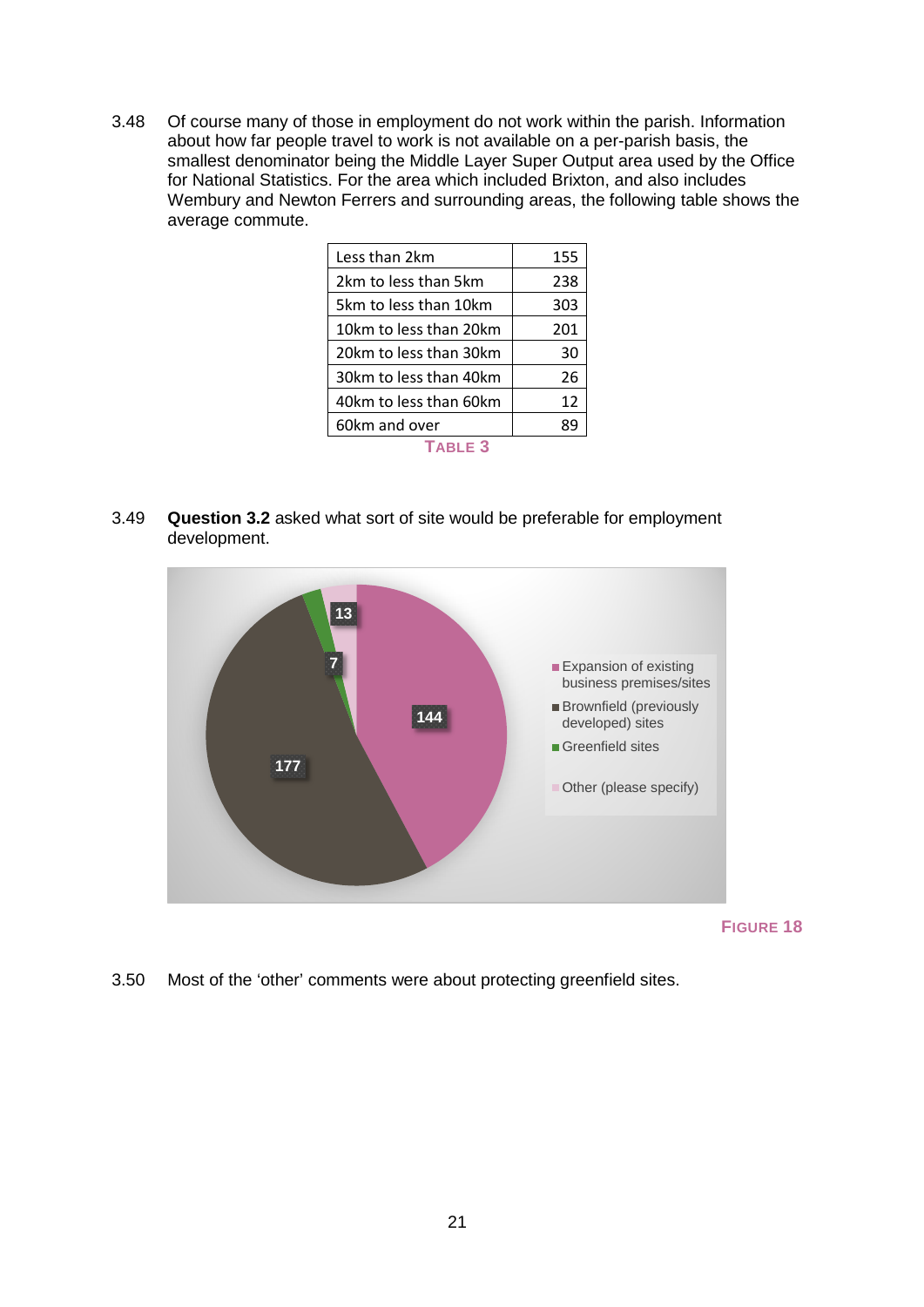

3.51 **Question 3.3** asked if employment sites should be protected from change of use.

3.52 There is even stronger support for protecting employment sites from those under 40 with 90% wanting employment land to be protected.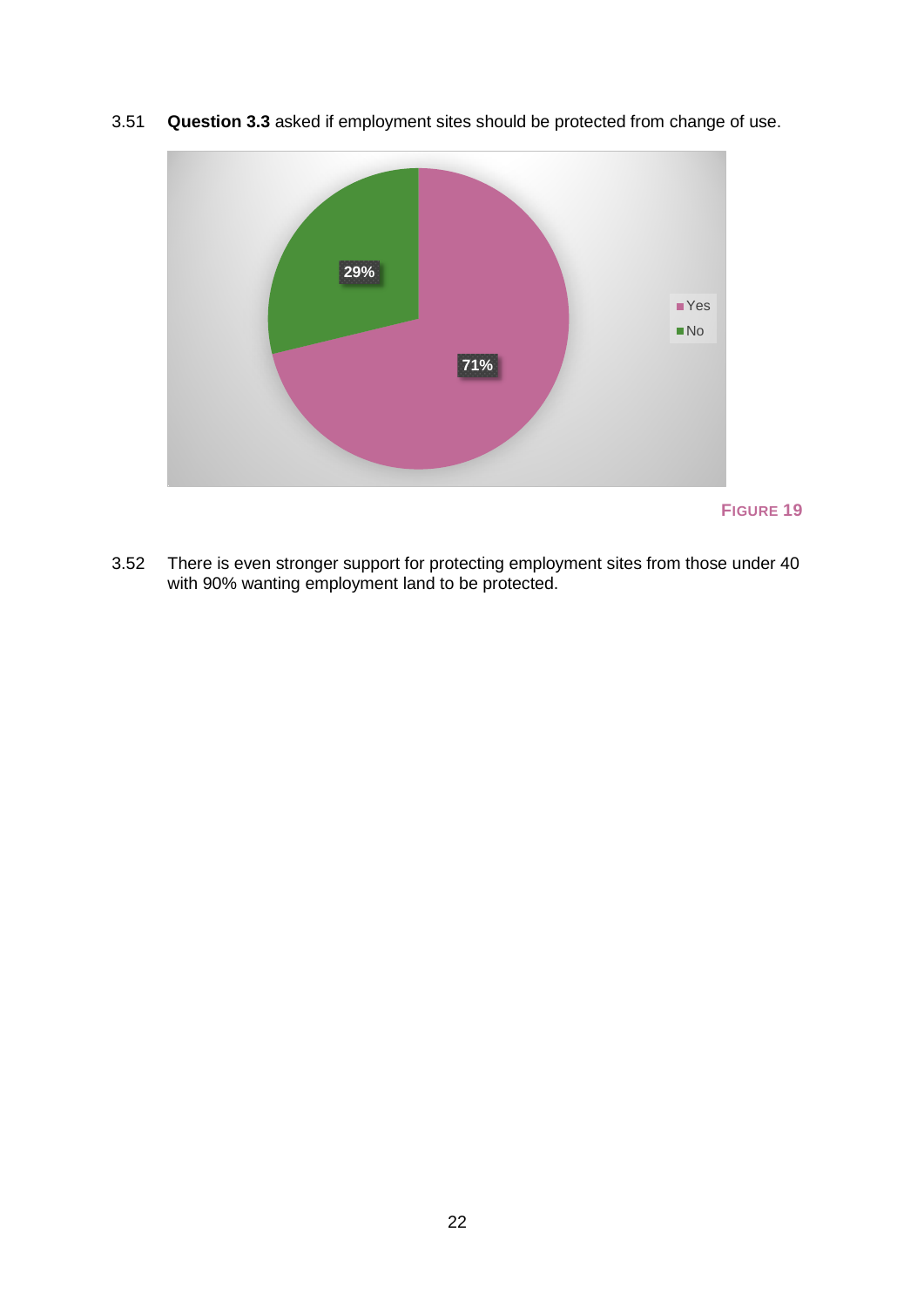3.53 **Question 3.4** asked what would encourage new businesses to locate to the parish.



**FIGURE 20**

3.54 **Question 3.5** asked if anyone in the household would be seeking employment in the parish in the next 5 years.



**FIGURE 21**

3.55 We know 22 people may be seeking employment within the parish in the next 5 years. As we have heard from 16% of local residents a crude calculation suggests there may be up to 138 people looking for employment within the parish in the next 5 years.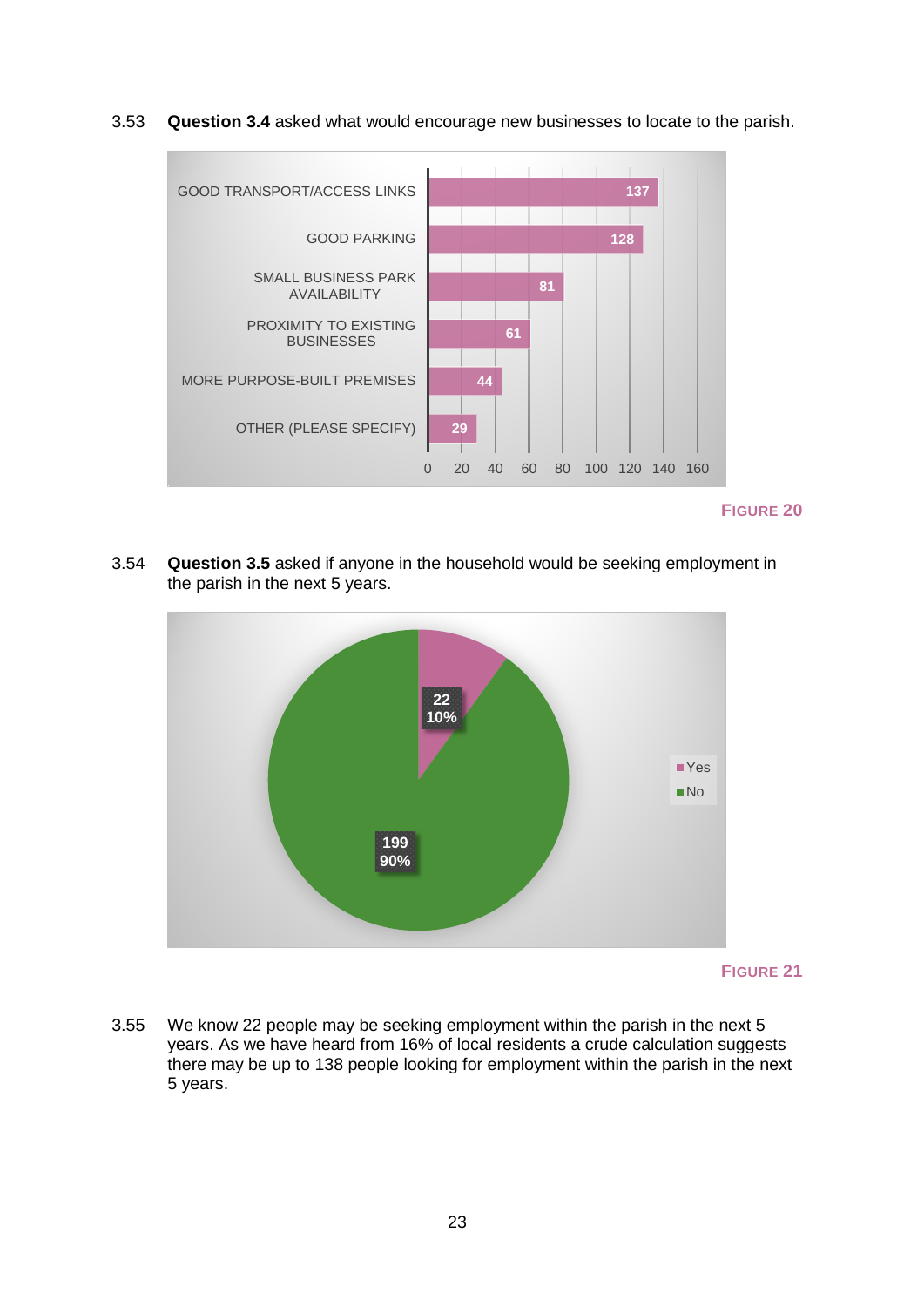#### <span id="page-23-0"></span>**Part 4: Community Facilities**

3.56 **Question 4.1** asked residents if they thought there should be more public open spaces within the parish.



#### 3.57 **Question 4.2** asked what people thought about access to the footpath network.



- 3.58 11 people had 'no opinion' and 24 didn't answer the question.
- 3.59 People could comment on their response to question 4.2. **Question 4.3** also asked for suggestions of how to improve the footpath network. The most common comments related to maintaining current footpaths, ensuring they are well signposted and maps available to help people explore what there is locally. The existing footpath maps will be made available at the shop.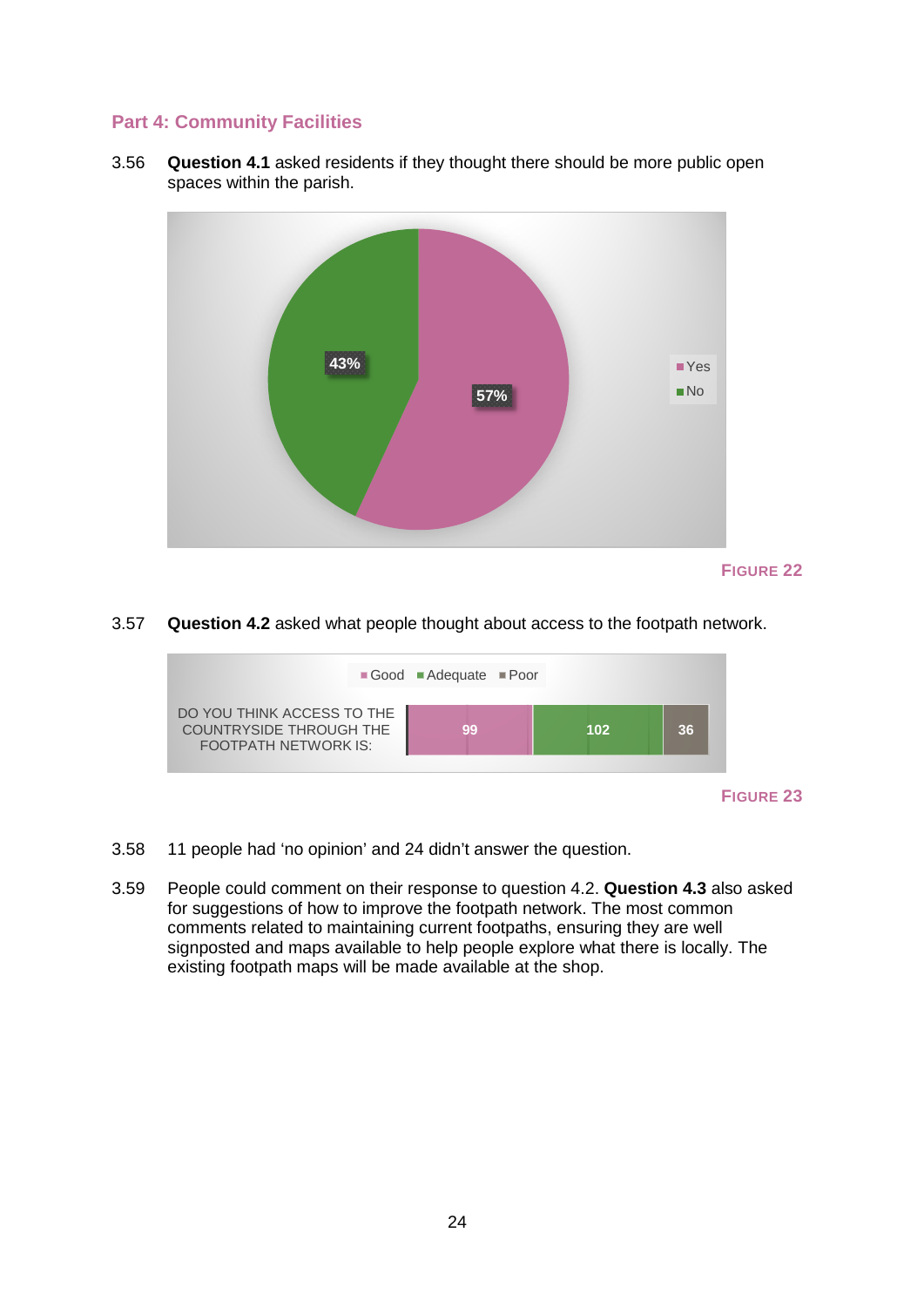3.60 **Question 4.4** asked how important residents thought it was to be able to shop for everyday items and food within the parish.



- **FIGURE 24**
- 3.61 There is a desire from local people to be able to buy their food and everyday items within the parish. 77% of respondents thought it was 'important' or 'very important'.
- 3.62 **Question 4.5** asked if the parish needs public car parks and if so where they should be located.



- 3.63 The most common locations related to the village centre or as close as possible.
- 3.64 **Question 4.6** asked what community facilities are required or needed within the parish. 70 people added a comment. A village or community hall and swimming pool were the most common specific items mentioned.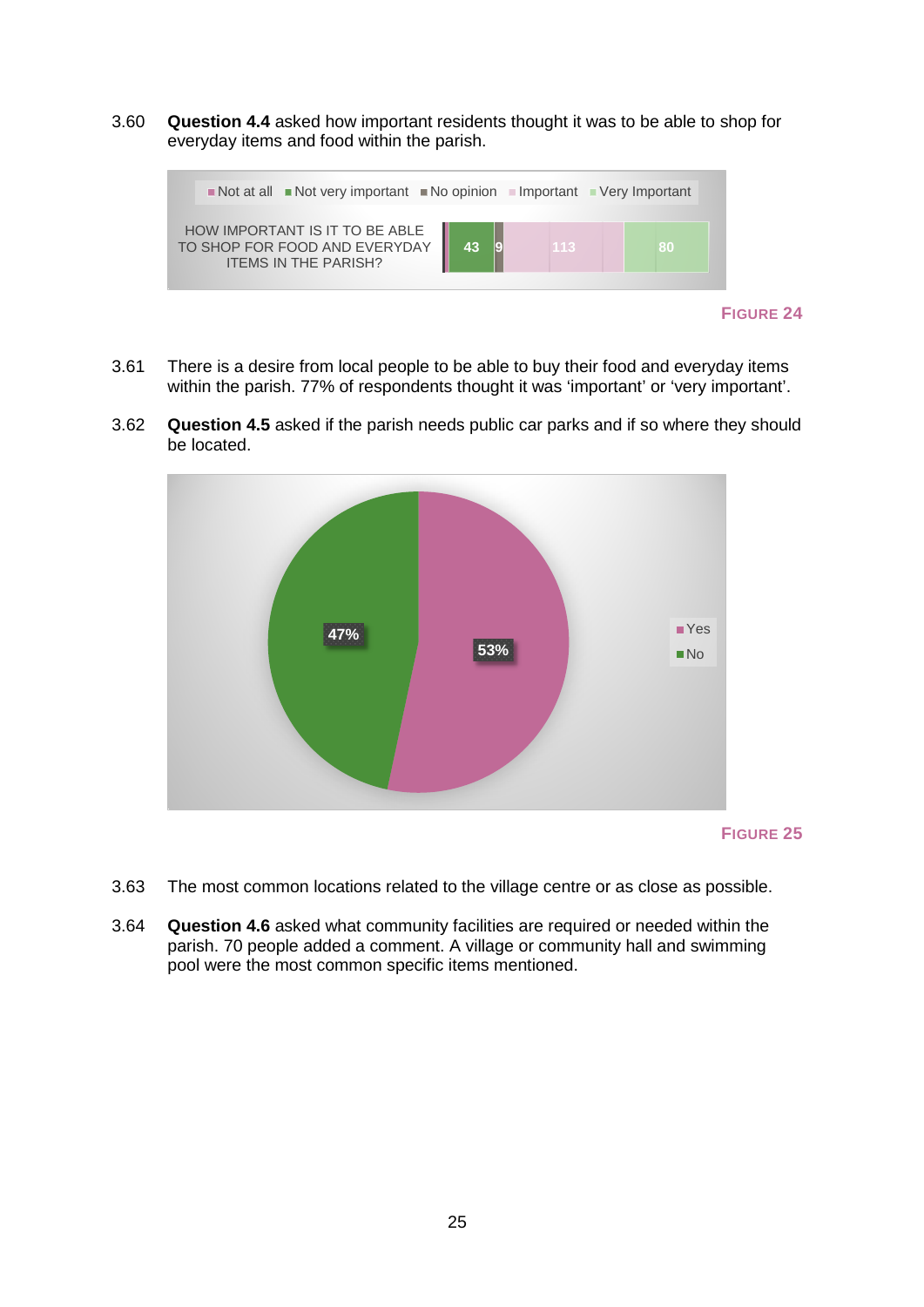3.65 **Question 4.7** asked what 11-18 year olds would specifically like to be provided within the community. 19 comments were provided and are included within the table below.

<span id="page-25-0"></span>

| A decent "on time" bus service taking them to the city if they wish or<br>the beach!                                                                                                                                                                                |
|---------------------------------------------------------------------------------------------------------------------------------------------------------------------------------------------------------------------------------------------------------------------|
| Wifi (4G)                                                                                                                                                                                                                                                           |
| Youth club.<br>Playing fields - football - cricket - rugby.                                                                                                                                                                                                         |
| Skate Park or bike track                                                                                                                                                                                                                                            |
| Meeting place                                                                                                                                                                                                                                                       |
| See above and possibly a youth club                                                                                                                                                                                                                                 |
| A small youth centre or use the community centre where they could<br>go to play snooker, ping pong table, play music, football,<br>basketball (I know they use the primary school facilities). i.e. the<br>front tennis court for basketball and football practice. |
| Sports hall<br>Leisure centre which adults could use as well.                                                                                                                                                                                                       |
| Soft drinks bar/cafe where they can chat, listen to their music.                                                                                                                                                                                                    |
| Somewhere to meet and socialise.                                                                                                                                                                                                                                    |
| Basketball hoop down the school                                                                                                                                                                                                                                     |
| As above                                                                                                                                                                                                                                                            |
| Public swimming pool<br>Basketball court.<br>Mountain bike trail.                                                                                                                                                                                                   |
| A youth club, a skate park, the swimming pool to be open outside<br>school & weekends and holidays                                                                                                                                                                  |
| Public swimming pool<br>Basketball hoops<br>Mountain bike trail                                                                                                                                                                                                     |
| Faster broadband<br><b>Basketball court</b><br>Mountain biking paths                                                                                                                                                                                                |
| Rural mountain bike park / cycle route through woods, like at<br>Lanhydrock.                                                                                                                                                                                        |
| sports ground                                                                                                                                                                                                                                                       |
| A place to meet                                                                                                                                                                                                                                                     |
|                                                                                                                                                                                                                                                                     |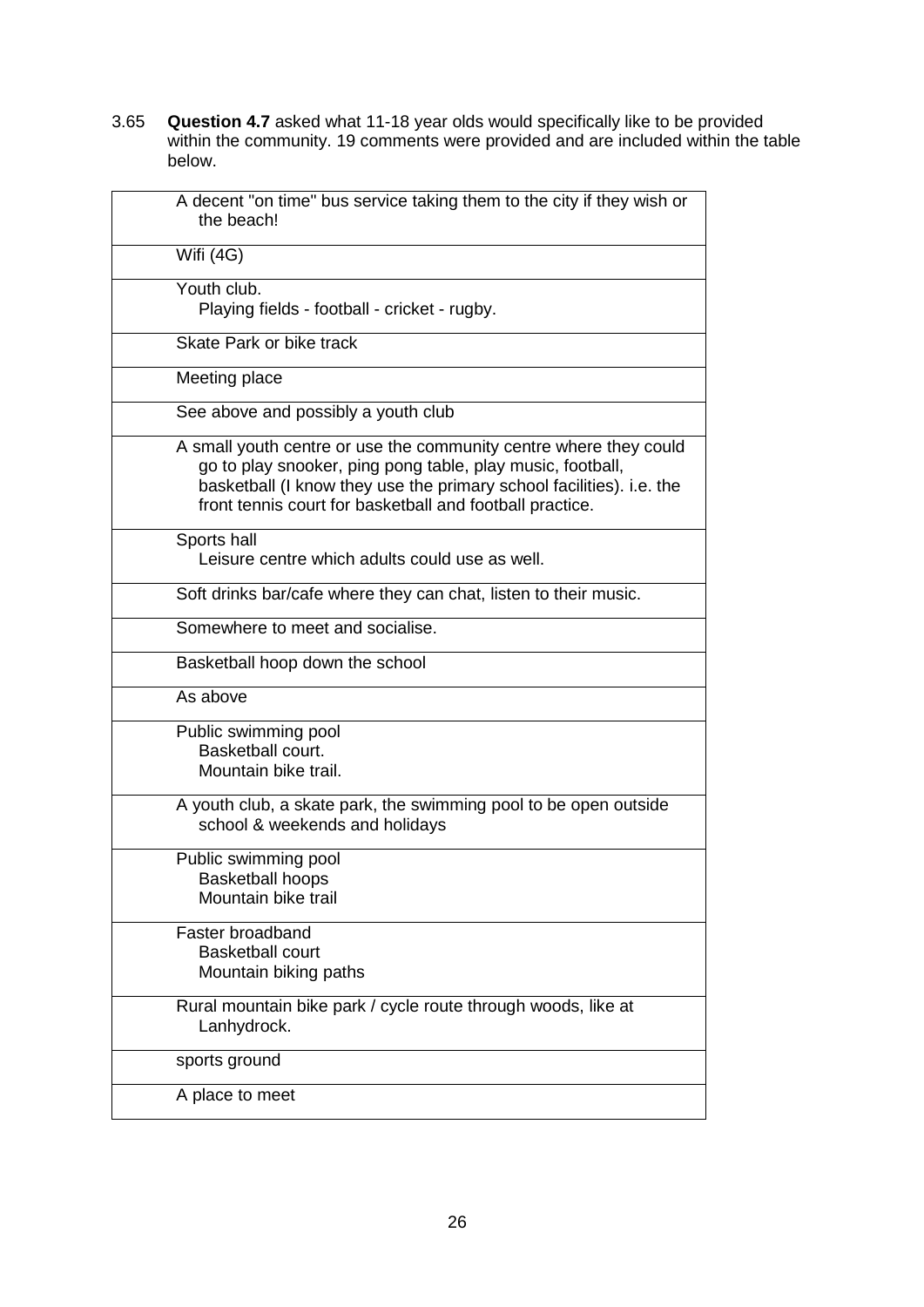#### **Part 5: Sport and Recreation**

3.66 **Question 5.1** asked which of the listed sport and recreation activities listed the respondent took part in within the parish.

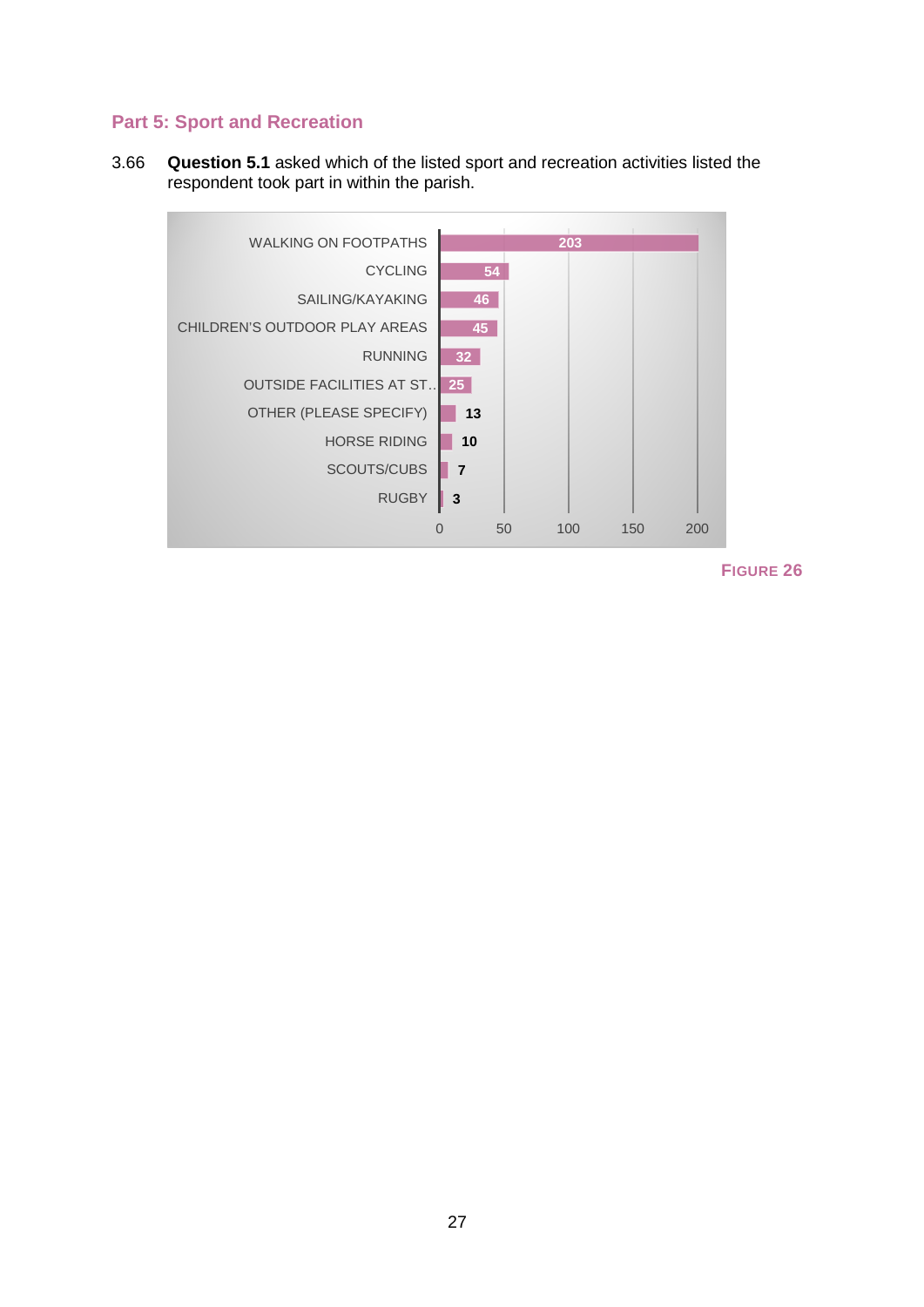3.67 **Question 5.2** followed this up asking which outdoor activities respondents wished to take part in if the facilities were available or improved.



**FIGURE 27**

<span id="page-27-0"></span>3.68 **Question 5.3** asked for suggested open space, sport or recreation projects requiring investment to improve the facilities or that could be created within the parish. A broad range of potential projects were suggested and a complete list is available in Appendix B.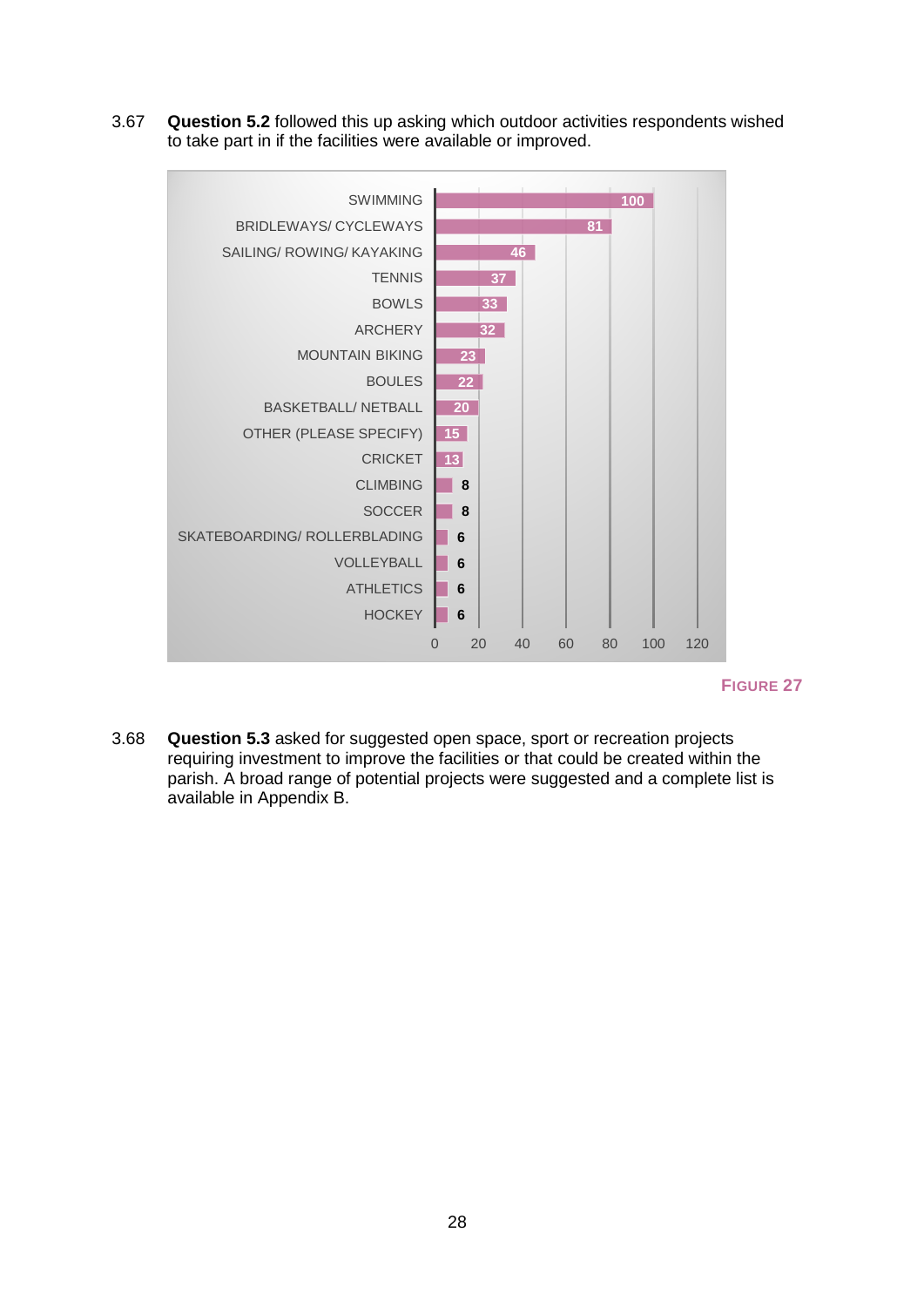#### **Part 6: Development in the Parish**

3.69 **Question 6.1** was an open-ended question and asked for the most important characteristic valued by residents. By far the most common characteristics identified by respondents were the natural, rural environment and views across it. The following graph illustrates this by showing how common specific words were in the responses given. The table includes all words with 10 or more responses, excluding common words such as 'the', 'and' etc.



#### **FIGURE 28**

3.70 **Question 6.2** asked respondents to consider the parish as a whole and which specific features, views etc. are important to conserve or enhance. The church and AONB status were the most common specific features identified through these comments.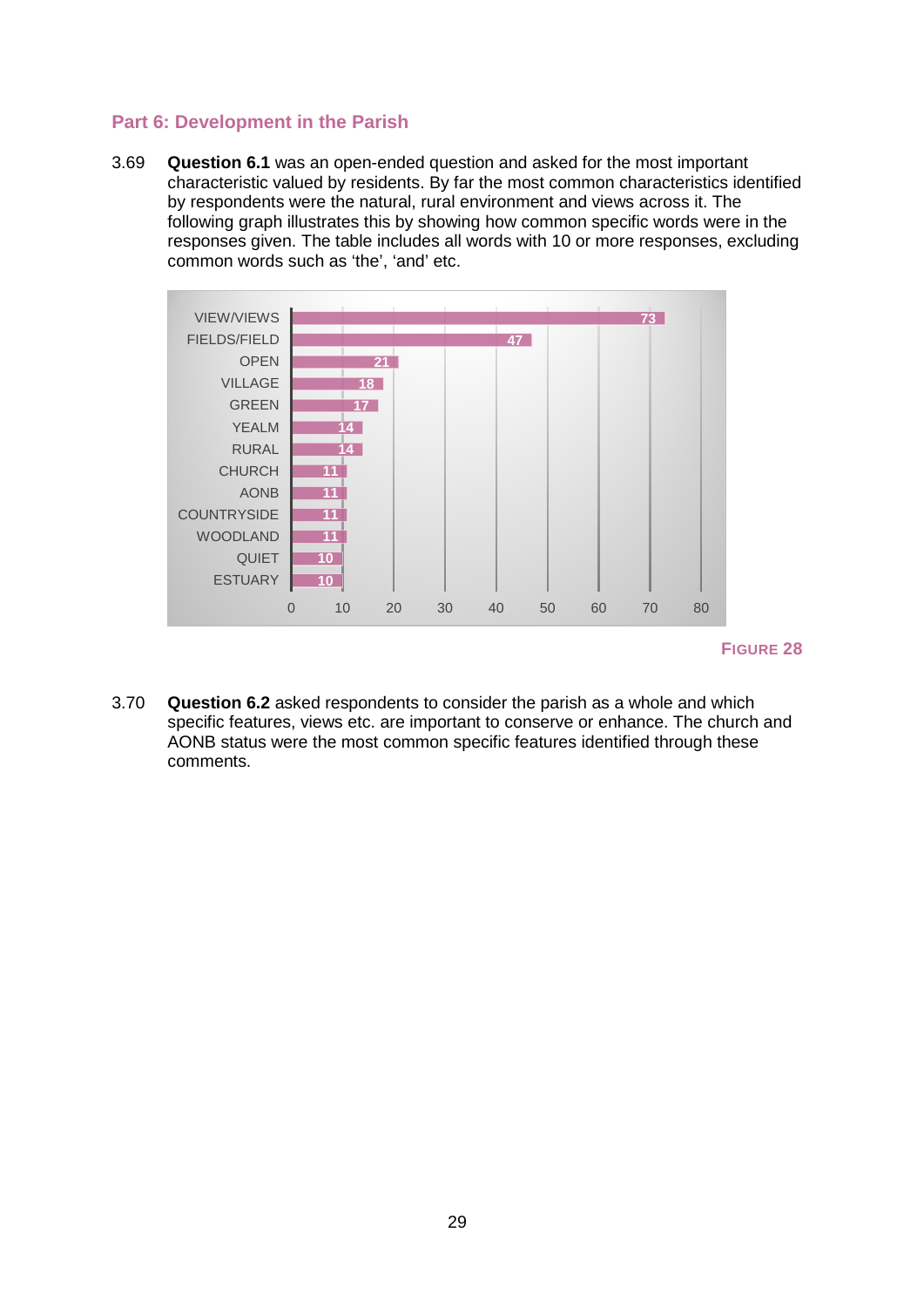3.71 **Question 6.3** asked if the Neighbourhood Plan were to allocate sites for housing what scale of development should be given priority.



**FIGURE 29**

- 3.72 Clearly smaller sites are preferred. A further 152 people skipped this question. As 'no development' wasn't given as an option it is likely that a number of these people did not wish to see any further development.
- 3.73 **Question 6.4** asked which form of tenure should be encouraged for new homes.



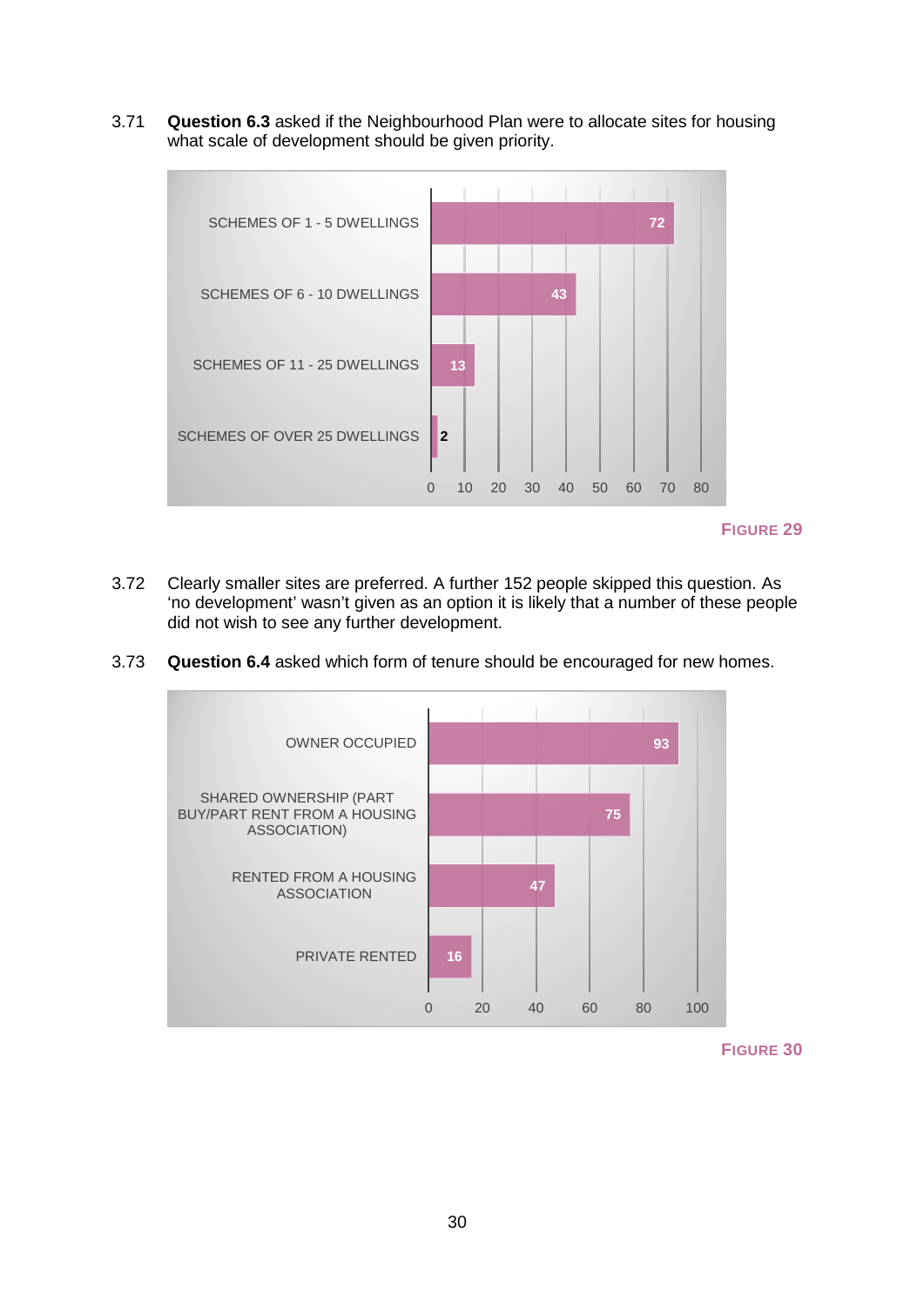3.74 **Question 6.5** further developed this theme by asking what types of home residents would like to see across the parish.



**FIGURE 31**

3.75 **Question 6.6** provided three specific statements regarding respondent's views on housing growth within the parish over the Neighbourhood Plan period, 2016-2030.